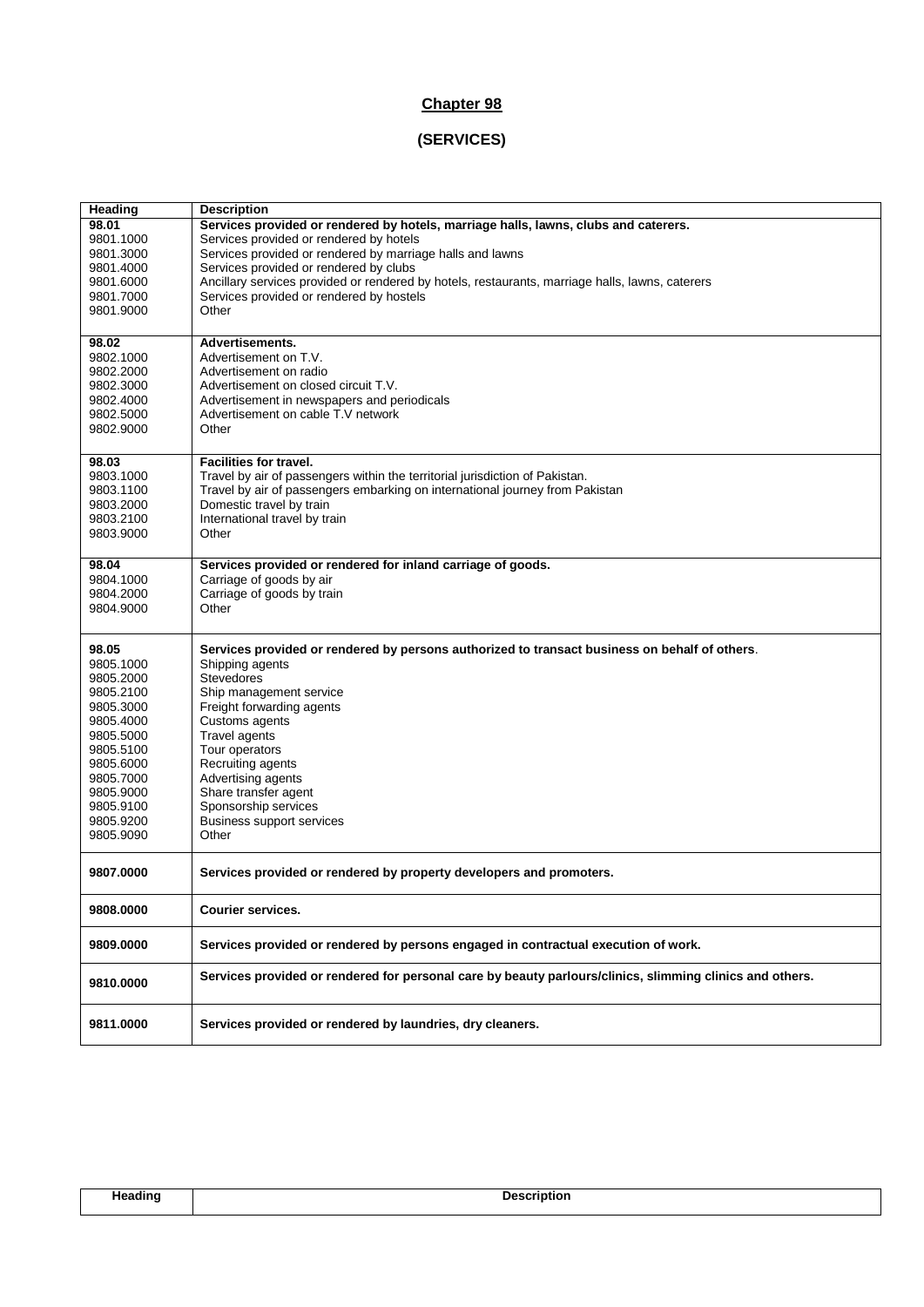| 98.12                  | <b>Telecommunication services.</b>                                |
|------------------------|-------------------------------------------------------------------|
| 9812.1000              | Telephone services                                                |
| 9812.1100              | Fixed line voice telephone service                                |
| 9812.1200              | Wireless telephone                                                |
|                        |                                                                   |
| 9812.1210              | Cellular telephone                                                |
| 9812.1220              | Wireless Local Loop telephone                                     |
| 9812.1300              | Video telephone                                                   |
| 9812.1400              | Payphone cards                                                    |
| 9812.1500              | Pre-paid calling cards                                            |
| 9812.1600              | Voice mail service                                                |
| 9812.1700              | Messaging service                                                 |
| 9812.1710              | Short Message service (SMS)                                       |
| 9812.1720              | Multimedia message service (MMS)                                  |
| 9812.1910              | Shifting of telephone connection                                  |
| 9812.1920              | Installation of telephone extension                               |
| 9812.1930              | Provision of telephone extension                                  |
| 9812.1940              | Changing of telephone connection                                  |
| 9812.1950              | Conversion of NWD connection to non NWD or vice versa             |
| 9812.1960              | Cost of telephone set                                             |
| 9812.1970              | Restoration of telephone connection                               |
| 9812.1990              | Others                                                            |
| 9812.2000              | <b>Bandwidth services</b>                                         |
| 9812.2100              | Copper line based                                                 |
| 9812.2200              | Fibre-optic based                                                 |
| 9812.2300              | Co-axial cable based                                              |
| 9812.2400              | Microwave based                                                   |
| 9812.2500              | Satellite based                                                   |
| 9812.2900              | <b>Others</b>                                                     |
| 9812.3000              | Telegraph                                                         |
| 9812.4000              | Telex                                                             |
| 9812.5000              | Telefax                                                           |
| 9812.5010              | Store and forward fax services                                    |
| 9812.5090              | <b>Others</b>                                                     |
| 9812.6000              | Internet services                                                 |
| 9812.6100              | Internet services including e-mail services                       |
| 9812.6110              | Dial-up internet services                                         |
| 9812.6120              | Broadband services for DSL connection                             |
| 9812.6121              | Copper line based                                                 |
| 9812.6122              | Fibre-optic based                                                 |
| 9812.6123              | Co-axial cable based                                              |
| 9812.6124              | Wireless based                                                    |
| 9812.6125              | Satellite based                                                   |
| 9812.6129              | <b>Others</b>                                                     |
| 9812.6130              | Internet/e-mail/Data/SMS/MMS services on WLL networks             |
| 9812.6140              | Internet/e-mail/Data/SMS/MMS services on cellular mobile networks |
| 9812.6190              | <b>Others</b>                                                     |
| 9812.6200              | Data Communication Network services (DCNS)                        |
| 9812.6210              | Copper Line based                                                 |
| 9812.6220              | Co-axial cable based                                              |
| 9812.6230              | Fibre-optic based<br>Wireless/Radio based                         |
| 9812.6240<br>9812.6250 | Satellite based                                                   |
| 9812.6290              | Others                                                            |
| 9812.6300              | Value added data services                                         |
| 9812.6310              | Virtual private Network service (VPN)                             |
| 9812.6320              | Digital Signature service                                         |
| 9812.6390              | Others                                                            |
| 9812.9000              | Audiotext services                                                |
| 9812.9100              | <b>Teletext services</b>                                          |
| 9812.9200              | Trunk radio services                                              |
| 9812.9300              | Paging services                                                   |
| 9812.9400              | Voice paging services                                             |
| 9812.9410              | Radio paging services                                             |
| 9812.9490              | Vehicle tracking services.                                        |
| 9812.9500              | Burglar alarm services.                                           |
| 9812.9090              | Others                                                            |
|                        |                                                                   |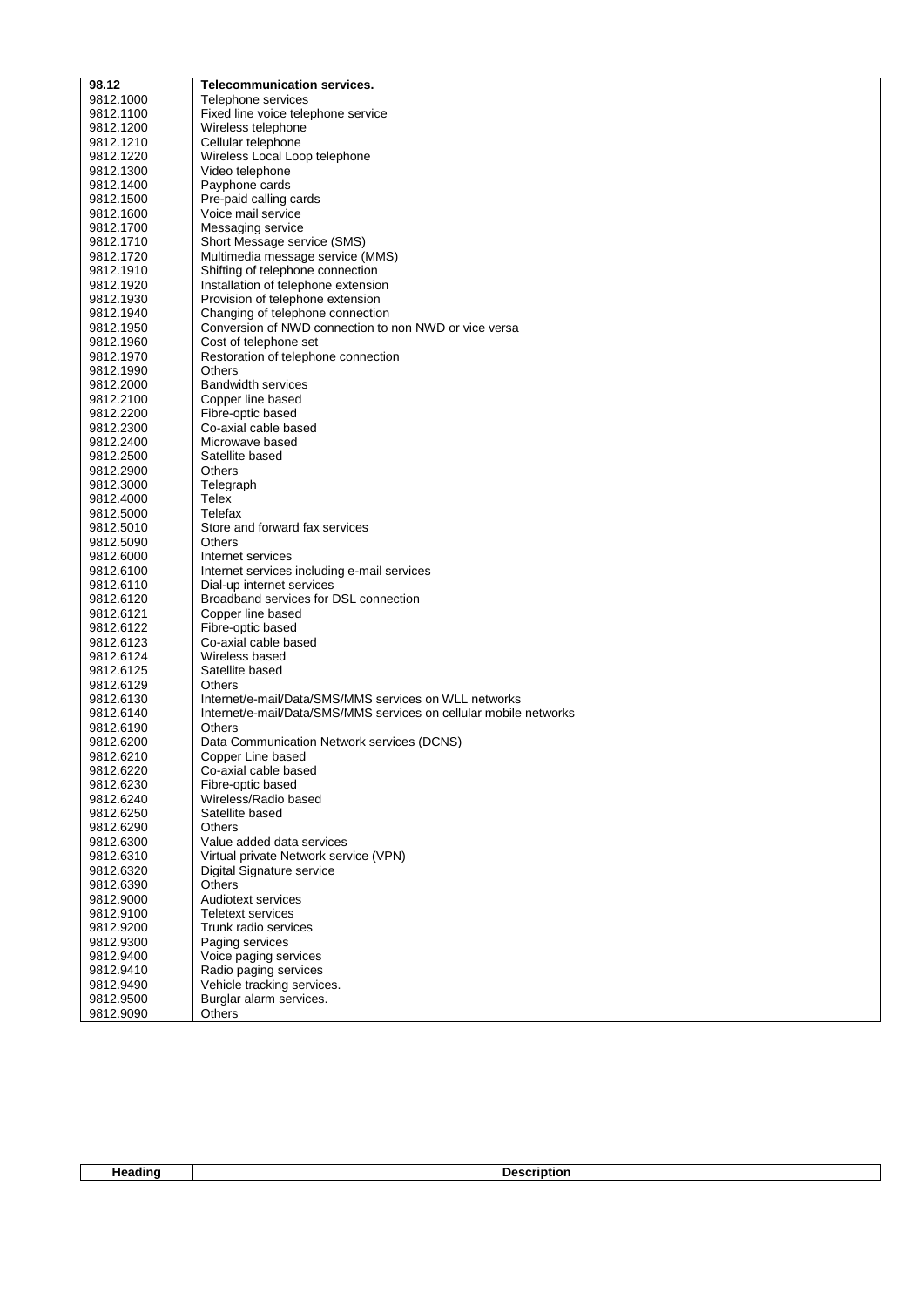| 98.13                  | Services provided or rendered by banking companies, insurance companies, cooperative financing societies,<br>modarabas, musharikas, leasing companies, foreign exchange dealers, non-banking financial institutions and<br>other persons dealing in any such services. |
|------------------------|------------------------------------------------------------------------------------------------------------------------------------------------------------------------------------------------------------------------------------------------------------------------|
| 9813.1000              | Services provided or rendered in respect of insurance to a policy holder by an insurer, including a reinsurer.<br>Goods insurance                                                                                                                                      |
| 9813.1100              |                                                                                                                                                                                                                                                                        |
| 9813.1200              | Fire insurance                                                                                                                                                                                                                                                         |
| 9813.1300              | Theft insurance                                                                                                                                                                                                                                                        |
| 9813.1400              | Marine insurance                                                                                                                                                                                                                                                       |
| 9813.1500              | Life insurance                                                                                                                                                                                                                                                         |
| 9813.1600              | Other insurance                                                                                                                                                                                                                                                        |
| 9813.2000              | Services provided or rendered in respect of advances and loans<br>Services provided or rendered in respect of leasing.                                                                                                                                                 |
| 9813.3000<br>9813.3010 | <b>Financial leasing</b>                                                                                                                                                                                                                                               |
| 9813.3020              | Commodity or equipment leasing                                                                                                                                                                                                                                         |
| 9813.3030              | Hire-purchase leasing                                                                                                                                                                                                                                                  |
| 9813.3090              | Other                                                                                                                                                                                                                                                                  |
| 9813.3900              | Services provided or rendered in respect of musharika financing                                                                                                                                                                                                        |
| 9813.4000              | Services provided or rendered by banking companies in relation to:                                                                                                                                                                                                     |
| 9813.4100              | Guarantee                                                                                                                                                                                                                                                              |
| 9813.4200              | <b>Brokerage</b>                                                                                                                                                                                                                                                       |
| 9813.4300              | Letter of credit                                                                                                                                                                                                                                                       |
| 9813.4400              | Issuance of pay order and demand draft                                                                                                                                                                                                                                 |
| 9813.4500              | Bill of exchange                                                                                                                                                                                                                                                       |
| 9813.4600              | Transfer of money including telegraphic transfer, mail transfer and electronic transfer                                                                                                                                                                                |
| 9813.4700              | Bank quarantee                                                                                                                                                                                                                                                         |
| 9813.4800              | Bill discounting commission                                                                                                                                                                                                                                            |
| 9813.4900              | Safe deposit lockers                                                                                                                                                                                                                                                   |
| 9813.4910              | Safe vaults                                                                                                                                                                                                                                                            |
| 9813.5000              | Issuance, processing and operation of credit and debit cards                                                                                                                                                                                                           |
| 9813.6000              | Commission and brokerage of foreign exchange dealings.                                                                                                                                                                                                                 |
| 9813.7000              | Automated Teller Machine operations, maintenance and management.                                                                                                                                                                                                       |
| 9813.8000              | Service provided as banker to an issue                                                                                                                                                                                                                                 |
| 9813.8100              | Other                                                                                                                                                                                                                                                                  |
| 9813.9000              | Service provided or rendered by a foreign exchange dealer or exchange company or money changer                                                                                                                                                                         |
|                        |                                                                                                                                                                                                                                                                        |
|                        |                                                                                                                                                                                                                                                                        |
| 98.14                  | Services provided or rendered by architects, town planners, contractors, property developers or promoters,                                                                                                                                                             |
|                        | interior decorators.                                                                                                                                                                                                                                                   |
|                        |                                                                                                                                                                                                                                                                        |
| 9814.1000              | Architects or town planners                                                                                                                                                                                                                                            |
| 9814.2000              | Contractors of building (including water supply, gas supply and sanitary works), roads and bridges, electrical and                                                                                                                                                     |
|                        | mechanical works (including air conditioning), horticultural works, multi-discipline works (including turn-key projects) and                                                                                                                                           |
|                        | similar other works                                                                                                                                                                                                                                                    |
| 9814.3000              | Property developers or promoters                                                                                                                                                                                                                                       |
| 9814.4000              | Landscape designers                                                                                                                                                                                                                                                    |
| 9814.9000              | Other                                                                                                                                                                                                                                                                  |
|                        |                                                                                                                                                                                                                                                                        |
|                        |                                                                                                                                                                                                                                                                        |
| 98.15                  | Services provided or rendered by professionals and consultants etc.                                                                                                                                                                                                    |
|                        |                                                                                                                                                                                                                                                                        |
| 9815.1000              | Medical practitioners and consultants                                                                                                                                                                                                                                  |
| 9815.2000              | Legal practitioners and consultants<br>Accountants and auditors                                                                                                                                                                                                        |
| 9815.3000              |                                                                                                                                                                                                                                                                        |
| 9815.4000              | Management consultants                                                                                                                                                                                                                                                 |
| 9815.5000              | Technical, scientific, engineering consultants                                                                                                                                                                                                                         |
| 9815.6000              | Software or IT based system development consultants                                                                                                                                                                                                                    |
| 9815.9000              | Other consultants                                                                                                                                                                                                                                                      |
|                        |                                                                                                                                                                                                                                                                        |
|                        |                                                                                                                                                                                                                                                                        |
|                        |                                                                                                                                                                                                                                                                        |
| 9816.0000              | Services provided or rendered by pathological laboratories.                                                                                                                                                                                                            |
|                        |                                                                                                                                                                                                                                                                        |
|                        |                                                                                                                                                                                                                                                                        |
|                        |                                                                                                                                                                                                                                                                        |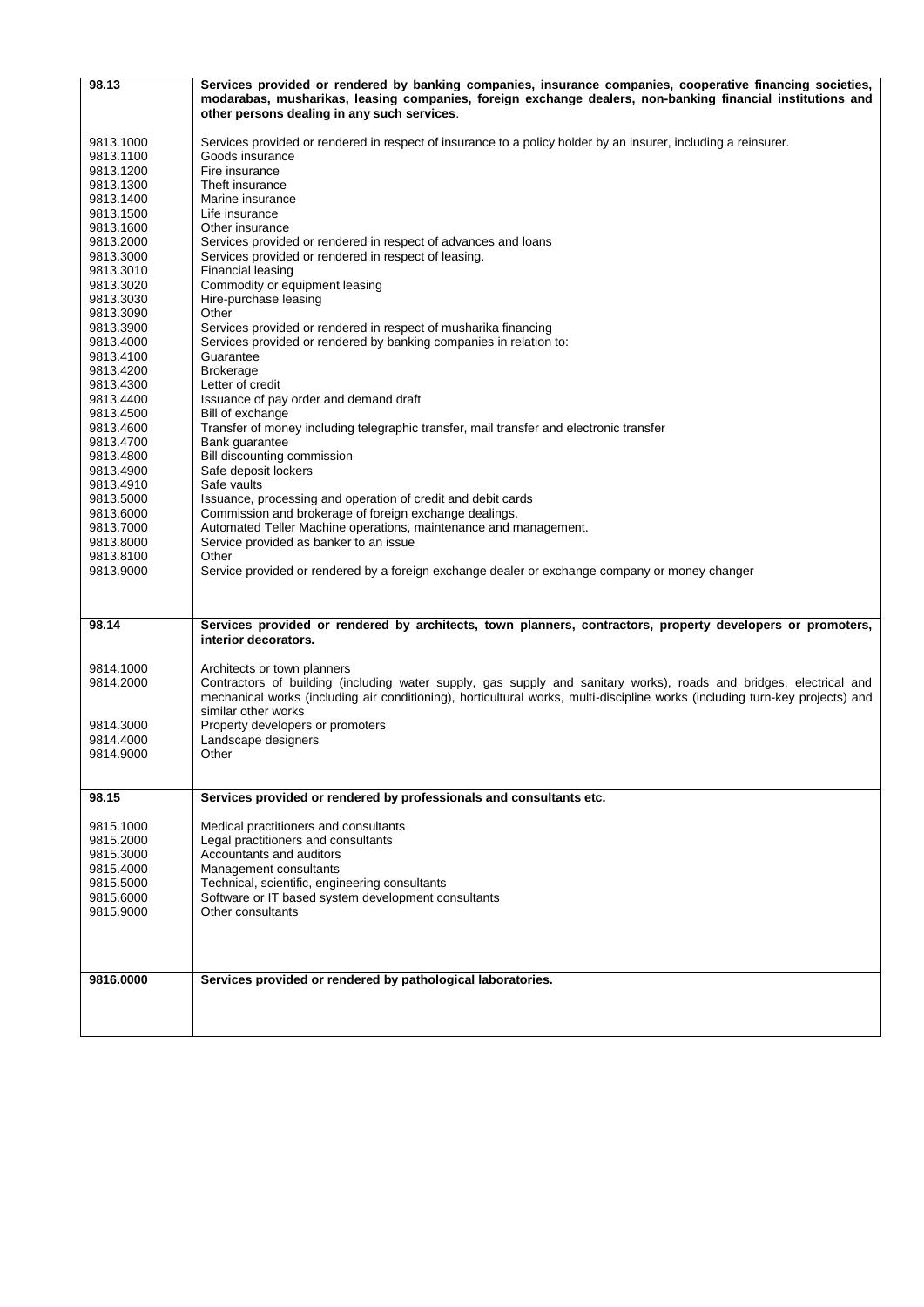| Services provided or rendered by medical diagnostic laboratories including X-Rays, CT Scan, M.R. Imaging etc.<br>98.17<br>Scientific laboratories<br>9817.1000<br>Mechanical laboratories<br>9817.2000<br>9817.3000<br>Chemical laboratories<br>9817.4000<br>Electrical or electronic laboratories<br>9817.9000<br>Other such laboratories<br>Services provided or rendered by specialized agencies.<br>98.18<br>Security agency<br>9818.1000<br>Credit rating agency<br>9818.2000<br>Market research agency<br>9818.3000<br>9818.9000<br>Other such agencies<br>Services provided or rendered by specified persons or businesses.<br>98.19<br><b>Stockbrokers</b><br>9819.1000<br>9819.1100<br>Under writers<br>9819.1200<br>Indenters<br>9819.1300<br>Commission agents<br>Packers<br>9819.1400<br>9819.2000<br>Money exchanger<br>9819.3000<br>Rent a car<br>Prize bond dealers<br>9819.4000<br>9819.5000<br>Surveyors<br>9819.6000<br>Designers<br>9819.7000<br>Outdoor photographer<br>9819.8000<br>Art painter |  |
|----------------------------------------------------------------------------------------------------------------------------------------------------------------------------------------------------------------------------------------------------------------------------------------------------------------------------------------------------------------------------------------------------------------------------------------------------------------------------------------------------------------------------------------------------------------------------------------------------------------------------------------------------------------------------------------------------------------------------------------------------------------------------------------------------------------------------------------------------------------------------------------------------------------------------------------------------------------------------------------------------------------------|--|
|                                                                                                                                                                                                                                                                                                                                                                                                                                                                                                                                                                                                                                                                                                                                                                                                                                                                                                                                                                                                                      |  |
|                                                                                                                                                                                                                                                                                                                                                                                                                                                                                                                                                                                                                                                                                                                                                                                                                                                                                                                                                                                                                      |  |
|                                                                                                                                                                                                                                                                                                                                                                                                                                                                                                                                                                                                                                                                                                                                                                                                                                                                                                                                                                                                                      |  |
|                                                                                                                                                                                                                                                                                                                                                                                                                                                                                                                                                                                                                                                                                                                                                                                                                                                                                                                                                                                                                      |  |
|                                                                                                                                                                                                                                                                                                                                                                                                                                                                                                                                                                                                                                                                                                                                                                                                                                                                                                                                                                                                                      |  |
|                                                                                                                                                                                                                                                                                                                                                                                                                                                                                                                                                                                                                                                                                                                                                                                                                                                                                                                                                                                                                      |  |
|                                                                                                                                                                                                                                                                                                                                                                                                                                                                                                                                                                                                                                                                                                                                                                                                                                                                                                                                                                                                                      |  |
|                                                                                                                                                                                                                                                                                                                                                                                                                                                                                                                                                                                                                                                                                                                                                                                                                                                                                                                                                                                                                      |  |
|                                                                                                                                                                                                                                                                                                                                                                                                                                                                                                                                                                                                                                                                                                                                                                                                                                                                                                                                                                                                                      |  |
|                                                                                                                                                                                                                                                                                                                                                                                                                                                                                                                                                                                                                                                                                                                                                                                                                                                                                                                                                                                                                      |  |
|                                                                                                                                                                                                                                                                                                                                                                                                                                                                                                                                                                                                                                                                                                                                                                                                                                                                                                                                                                                                                      |  |
|                                                                                                                                                                                                                                                                                                                                                                                                                                                                                                                                                                                                                                                                                                                                                                                                                                                                                                                                                                                                                      |  |
|                                                                                                                                                                                                                                                                                                                                                                                                                                                                                                                                                                                                                                                                                                                                                                                                                                                                                                                                                                                                                      |  |
|                                                                                                                                                                                                                                                                                                                                                                                                                                                                                                                                                                                                                                                                                                                                                                                                                                                                                                                                                                                                                      |  |
|                                                                                                                                                                                                                                                                                                                                                                                                                                                                                                                                                                                                                                                                                                                                                                                                                                                                                                                                                                                                                      |  |
|                                                                                                                                                                                                                                                                                                                                                                                                                                                                                                                                                                                                                                                                                                                                                                                                                                                                                                                                                                                                                      |  |
|                                                                                                                                                                                                                                                                                                                                                                                                                                                                                                                                                                                                                                                                                                                                                                                                                                                                                                                                                                                                                      |  |
|                                                                                                                                                                                                                                                                                                                                                                                                                                                                                                                                                                                                                                                                                                                                                                                                                                                                                                                                                                                                                      |  |
|                                                                                                                                                                                                                                                                                                                                                                                                                                                                                                                                                                                                                                                                                                                                                                                                                                                                                                                                                                                                                      |  |
|                                                                                                                                                                                                                                                                                                                                                                                                                                                                                                                                                                                                                                                                                                                                                                                                                                                                                                                                                                                                                      |  |
|                                                                                                                                                                                                                                                                                                                                                                                                                                                                                                                                                                                                                                                                                                                                                                                                                                                                                                                                                                                                                      |  |
|                                                                                                                                                                                                                                                                                                                                                                                                                                                                                                                                                                                                                                                                                                                                                                                                                                                                                                                                                                                                                      |  |
|                                                                                                                                                                                                                                                                                                                                                                                                                                                                                                                                                                                                                                                                                                                                                                                                                                                                                                                                                                                                                      |  |
|                                                                                                                                                                                                                                                                                                                                                                                                                                                                                                                                                                                                                                                                                                                                                                                                                                                                                                                                                                                                                      |  |
|                                                                                                                                                                                                                                                                                                                                                                                                                                                                                                                                                                                                                                                                                                                                                                                                                                                                                                                                                                                                                      |  |
| Cable TV operators<br>9819.9000                                                                                                                                                                                                                                                                                                                                                                                                                                                                                                                                                                                                                                                                                                                                                                                                                                                                                                                                                                                      |  |
| 9819.9100<br>Auctioneers                                                                                                                                                                                                                                                                                                                                                                                                                                                                                                                                                                                                                                                                                                                                                                                                                                                                                                                                                                                             |  |
| <b>Public relations services</b><br>9819.9200                                                                                                                                                                                                                                                                                                                                                                                                                                                                                                                                                                                                                                                                                                                                                                                                                                                                                                                                                                        |  |
| 9819.9300<br>Management consultants                                                                                                                                                                                                                                                                                                                                                                                                                                                                                                                                                                                                                                                                                                                                                                                                                                                                                                                                                                                  |  |
| 9819.9400<br>Technical testing and analysis service                                                                                                                                                                                                                                                                                                                                                                                                                                                                                                                                                                                                                                                                                                                                                                                                                                                                                                                                                                  |  |
| Service provided by a registrar to an issue<br>9819.9500                                                                                                                                                                                                                                                                                                                                                                                                                                                                                                                                                                                                                                                                                                                                                                                                                                                                                                                                                             |  |
| Others<br>9819.9090                                                                                                                                                                                                                                                                                                                                                                                                                                                                                                                                                                                                                                                                                                                                                                                                                                                                                                                                                                                                  |  |
|                                                                                                                                                                                                                                                                                                                                                                                                                                                                                                                                                                                                                                                                                                                                                                                                                                                                                                                                                                                                                      |  |
| Services provided or rendered by specialized workshops or undertakings.<br>98.20                                                                                                                                                                                                                                                                                                                                                                                                                                                                                                                                                                                                                                                                                                                                                                                                                                                                                                                                     |  |
| Auto-workshops<br>9820.1000                                                                                                                                                                                                                                                                                                                                                                                                                                                                                                                                                                                                                                                                                                                                                                                                                                                                                                                                                                                          |  |
| Workshops for industrial machinery construction and earth-moving machinery or other special purpose machinery etc.<br>9820.2000                                                                                                                                                                                                                                                                                                                                                                                                                                                                                                                                                                                                                                                                                                                                                                                                                                                                                      |  |
| Workshops for electric or electronic equipments or appliances etc. including computer hardware<br>9820.3000                                                                                                                                                                                                                                                                                                                                                                                                                                                                                                                                                                                                                                                                                                                                                                                                                                                                                                          |  |
| Car washing or similar service stations.<br>9820.4000                                                                                                                                                                                                                                                                                                                                                                                                                                                                                                                                                                                                                                                                                                                                                                                                                                                                                                                                                                |  |
| Other workshops<br>9820.9000                                                                                                                                                                                                                                                                                                                                                                                                                                                                                                                                                                                                                                                                                                                                                                                                                                                                                                                                                                                         |  |
| Services provided or rendered in specified fields.<br>98.21<br>9821.1000<br>Healthcare centres, gyms or physical fitness centres etc.                                                                                                                                                                                                                                                                                                                                                                                                                                                                                                                                                                                                                                                                                                                                                                                                                                                                                |  |
| 9821.2000                                                                                                                                                                                                                                                                                                                                                                                                                                                                                                                                                                                                                                                                                                                                                                                                                                                                                                                                                                                                            |  |
| Indoor sports and games centres<br>9821.3000<br>Baby care centres                                                                                                                                                                                                                                                                                                                                                                                                                                                                                                                                                                                                                                                                                                                                                                                                                                                                                                                                                    |  |
| 9821.4000<br>Body massage centres                                                                                                                                                                                                                                                                                                                                                                                                                                                                                                                                                                                                                                                                                                                                                                                                                                                                                                                                                                                    |  |
| Pedicure centres<br>9821.5000                                                                                                                                                                                                                                                                                                                                                                                                                                                                                                                                                                                                                                                                                                                                                                                                                                                                                                                                                                                        |  |
| 9821.9000<br>Similar other centers                                                                                                                                                                                                                                                                                                                                                                                                                                                                                                                                                                                                                                                                                                                                                                                                                                                                                                                                                                                   |  |
| Services provided or rendered for specified purposes.<br>98.22                                                                                                                                                                                                                                                                                                                                                                                                                                                                                                                                                                                                                                                                                                                                                                                                                                                                                                                                                       |  |
| 9822.1000<br>Fumigation services                                                                                                                                                                                                                                                                                                                                                                                                                                                                                                                                                                                                                                                                                                                                                                                                                                                                                                                                                                                     |  |
| 9822.2000<br>Maintenance or cleaning services                                                                                                                                                                                                                                                                                                                                                                                                                                                                                                                                                                                                                                                                                                                                                                                                                                                                                                                                                                        |  |
| Janitorial services<br>9822.3000                                                                                                                                                                                                                                                                                                                                                                                                                                                                                                                                                                                                                                                                                                                                                                                                                                                                                                                                                                                     |  |
| Dredging or desilting services<br>9822.4000                                                                                                                                                                                                                                                                                                                                                                                                                                                                                                                                                                                                                                                                                                                                                                                                                                                                                                                                                                          |  |
| Other similar services<br>9822.9000                                                                                                                                                                                                                                                                                                                                                                                                                                                                                                                                                                                                                                                                                                                                                                                                                                                                                                                                                                                  |  |
| <b>Franchise services</b><br>9823.0000                                                                                                                                                                                                                                                                                                                                                                                                                                                                                                                                                                                                                                                                                                                                                                                                                                                                                                                                                                               |  |
|                                                                                                                                                                                                                                                                                                                                                                                                                                                                                                                                                                                                                                                                                                                                                                                                                                                                                                                                                                                                                      |  |
| 9824.0000<br><b>Construction services</b>                                                                                                                                                                                                                                                                                                                                                                                                                                                                                                                                                                                                                                                                                                                                                                                                                                                                                                                                                                            |  |
|                                                                                                                                                                                                                                                                                                                                                                                                                                                                                                                                                                                                                                                                                                                                                                                                                                                                                                                                                                                                                      |  |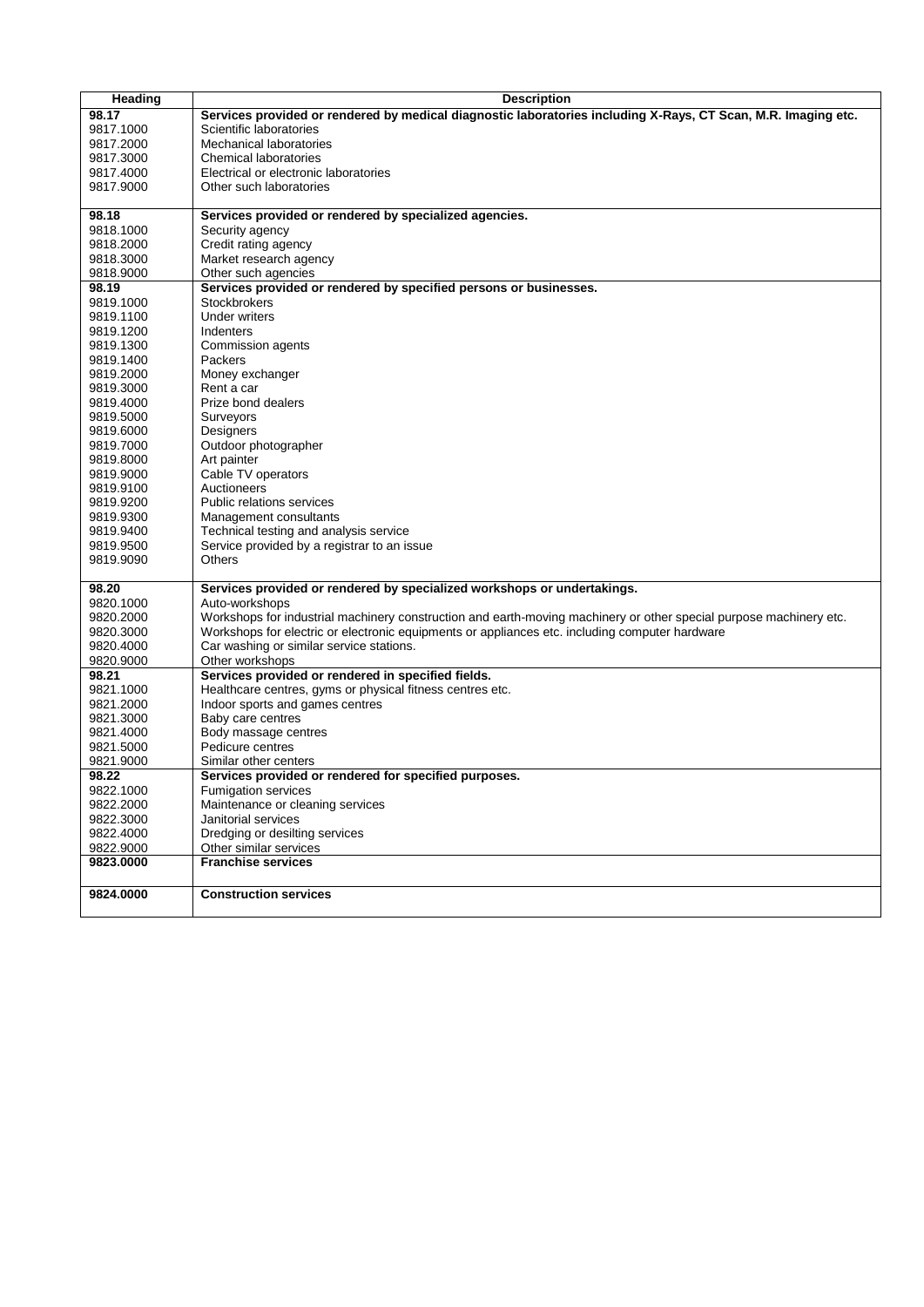# **Chapter 99**

# **SPECIAL CLASSIFICATION PROVISIONS**

#### **Notes.**

- 1. The provisions of this Chapter are not subject to the rule of specificity in General Interpretative Rule 3(a) and have over-riding effect on classifications made under Chapters 1 to 97.
- 2. Classification in Chapter 99 is subject to,- (i) determination of eight digit classification under a tariff item in chapter 1 to 97; (ii) determination of four digit classification under chapter 99 and fulfillment of conditions mentioned in the Chapter, Sub-chapters, Headings; and (iii) such other conditions, limitations and restrictions as Federal Board of Revenue or the Federal Government may impose from time to

time.

3. In case of sale or disposal of goods in violation of the prescribed condition, limitation or restriction, duty shall be recovered at the rates specified in Chapter 1 to 97 without prejudice to any other action required under the Customs Act, 1969.

## **SUB-CHAPTER -I**

#### **IMPORTS BY PRIVILEGED PERSONS, ORGANIZATIONS, AND OTHER DIGNITARIES.**

#### **Note.**

1. For the purpose of sub-chapter 1, the following conditions shall apply:

- (i) The importer shall make a declaration on the bill of entry for exemption claimed.
- (ii) Any article other than a motor vehicle, sold or otherwise disposed of before the expiration of three years from its importation shall be liable to payment of customs duties, which would have been leviable at the time of importation.
- (iii) A motor vehicle shall not be sold or otherwise disposed of in Pakistan without payment of customs duties, which would have been leviable at the time of importation as provided under the procedure prescribed therefor by the Board.

| <b>PCT CODE</b> | <b>Description</b>                                                                                                                                                                                                                                                                                                                                                                                                                                                                                                                                                                                                                                                                                                                                                                                                                                                                                                                                                                                                                                                                                                                                                                                                                                                                                                                                                                                                                                                                                                                                                                                                                                                                                                                                                                                                                                                                                                                                                                                                                                                                                                                                  | CD (%)         |
|-----------------|-----------------------------------------------------------------------------------------------------------------------------------------------------------------------------------------------------------------------------------------------------------------------------------------------------------------------------------------------------------------------------------------------------------------------------------------------------------------------------------------------------------------------------------------------------------------------------------------------------------------------------------------------------------------------------------------------------------------------------------------------------------------------------------------------------------------------------------------------------------------------------------------------------------------------------------------------------------------------------------------------------------------------------------------------------------------------------------------------------------------------------------------------------------------------------------------------------------------------------------------------------------------------------------------------------------------------------------------------------------------------------------------------------------------------------------------------------------------------------------------------------------------------------------------------------------------------------------------------------------------------------------------------------------------------------------------------------------------------------------------------------------------------------------------------------------------------------------------------------------------------------------------------------------------------------------------------------------------------------------------------------------------------------------------------------------------------------------------------------------------------------------------------------|----------------|
| (1)             | (2)                                                                                                                                                                                                                                                                                                                                                                                                                                                                                                                                                                                                                                                                                                                                                                                                                                                                                                                                                                                                                                                                                                                                                                                                                                                                                                                                                                                                                                                                                                                                                                                                                                                                                                                                                                                                                                                                                                                                                                                                                                                                                                                                                 | $\overline{3}$ |
| 9901            | Goods imported by various agencies of the United Nations under the United Nations (Privileges<br>andImmunities) Act,1948(XX of 1948), as certified by the Ministry of Foreign Affairs, Government of<br>Pakistan.                                                                                                                                                                                                                                                                                                                                                                                                                                                                                                                                                                                                                                                                                                                                                                                                                                                                                                                                                                                                                                                                                                                                                                                                                                                                                                                                                                                                                                                                                                                                                                                                                                                                                                                                                                                                                                                                                                                                   | $\Omega$       |
| 9902            | Goods imported by Diplomats/Embassies/ Consulates under the Diplomatic and Consular Privileges Act,<br>1972 (Act IX of 1972) as certified by the Ministry of Foreign Affairs, Government of Pakistan.                                                                                                                                                                                                                                                                                                                                                                                                                                                                                                                                                                                                                                                                                                                                                                                                                                                                                                                                                                                                                                                                                                                                                                                                                                                                                                                                                                                                                                                                                                                                                                                                                                                                                                                                                                                                                                                                                                                                               | 0              |
| 9903            | Imports by Privileged personnel/ organization:<br>(a) Goods imported by privileged personnel or by organizations or by any person authorized by the<br>contracting parties, under grant-in- aid agreements (including those agreements which cover off<br>budget foreign contributions or funds brought by registered INGO's without any financial liabilities to<br>the Government of Pakistan) signed by the Economic Affairs Division (EAD) and or by any Ministry<br>authorized by the Government of Pakistan and duly concurred by the Federal Board of Revenue<br>$(FBR)$ ;<br>(ii) Goods imported by the foreign airlines under Air Services Agreements signed by the Aviation<br>Division, Cabinet Secretariat, Government of Pakistan with other countries on the basis of reciprocity<br>and duly concurred by the Federal Board of Revenue.                                                                                                                                                                                                                                                                                                                                                                                                                                                                                                                                                                                                                                                                                                                                                                                                                                                                                                                                                                                                                                                                                                                                                                                                                                                                                              | 0              |
| 9904            | Vehicles in CKD condition, imported by recognized local manufacturer for supply to diplomat, diplomatic<br>mission, privileged person (as per model rules) and organizations etc eligible to import duty free vehicles<br>subject to the procedure laid down by the Board.                                                                                                                                                                                                                                                                                                                                                                                                                                                                                                                                                                                                                                                                                                                                                                                                                                                                                                                                                                                                                                                                                                                                                                                                                                                                                                                                                                                                                                                                                                                                                                                                                                                                                                                                                                                                                                                                          | $\Omega$       |
| 9905            | Imports by Dignitaries of UAE, Qatar, Bahrain and Kingdon of Saudi Arabia:<br>Household articles and personal effects including vehicles and goods for donation to projects<br>established in Pakistan, imported by the rulers and following dignitaries of UAE, Qatar and Bahrain<br>subject to the conditions mentioned below and the conditions mentioned in sub-chapter notes:-<br><b>Dignitaries of UAE</b><br>1. H.H.Sheikh Khalifa Bin Zayed Al-Nahyan, Crown Prince of Abu Dhabi and Deputy Supreme<br>Commander of UAE Armed Force.<br>2. H.E.Sheikh Suroor Bin Mohammad Al-Nahyan, Chamberlain of the Presidential Court, Abu Dhabi.<br>3. H.E. Sheikh Mohammad Bin Khalid Al-Nahyan, Member of the ruling family of Abu Dhabi.<br>4. H.E. Sheikh Nahyan Bin Mubarak Al-Nahyan, Minister for Higher Education of the UAE and Member<br>of the ruling family of Abu Dhabi.<br>5. H.E.Sheikh Sultan Bin Hamdan Al-Nahyan, Member of the ruling family of Abu Dhabi.<br>6. H.H.General Sheikh Mohammad Bin Zayed Al-Nahyan Chief of Staff of UAE Armed Forces.<br>7. H.E.Sheikh Tahnoum Bin Mohammad Al-Nahyan, Member of the ruling family of Abu Dhabi.<br>8. H.E. Sheikh Rashid Bin Khalifa Al-Makhtoum, Member of the ruling family of Dubai.<br>9. H.H.Sheikh Sultan Bin Zayed Al-Nahyan, Deputy Prime Minister of the UAE.<br>10. H.H.Sheikh Hamdan Bin Zayed Al-Nahyan, Minister of State for Foreign Affairs, Government of the<br>United Arab Emirates.<br>11. H.H. Sheikh Muhammad Bin Rashid Al Maktoum, Vice President, Prime Minister, Minister of<br>Defence and Ruler of Dubai.<br>12. H.H. Sheikh Hamdan Bin Rashid Al-Maktoum, Deputy Ruler of Dubai, Minister of Finance & Industry,<br>UAE.<br>13. H.H. Maj. Gen. Sheikh Ahmed Bin Rashid Al-Maktoum, Member of the Ruling Family of Dubai &<br>Head of Central Military Command.<br>14. H.H. Maj. Gen. Sheikh Nahyan Bin Zayed, Member of the Ruling Family of Abu Dhabi and<br>Commander of Royal Guard.<br>15.H.H.Sheikha Fatima Bint Mubarak Ali Kittbi.<br>16. H.E.Sheikh Dr. Sultan Bin Khalifa Al-Nahyan.<br>17. Maj General Sheikh Al Mur Bin Muktoum Al Maktoum. | 0              |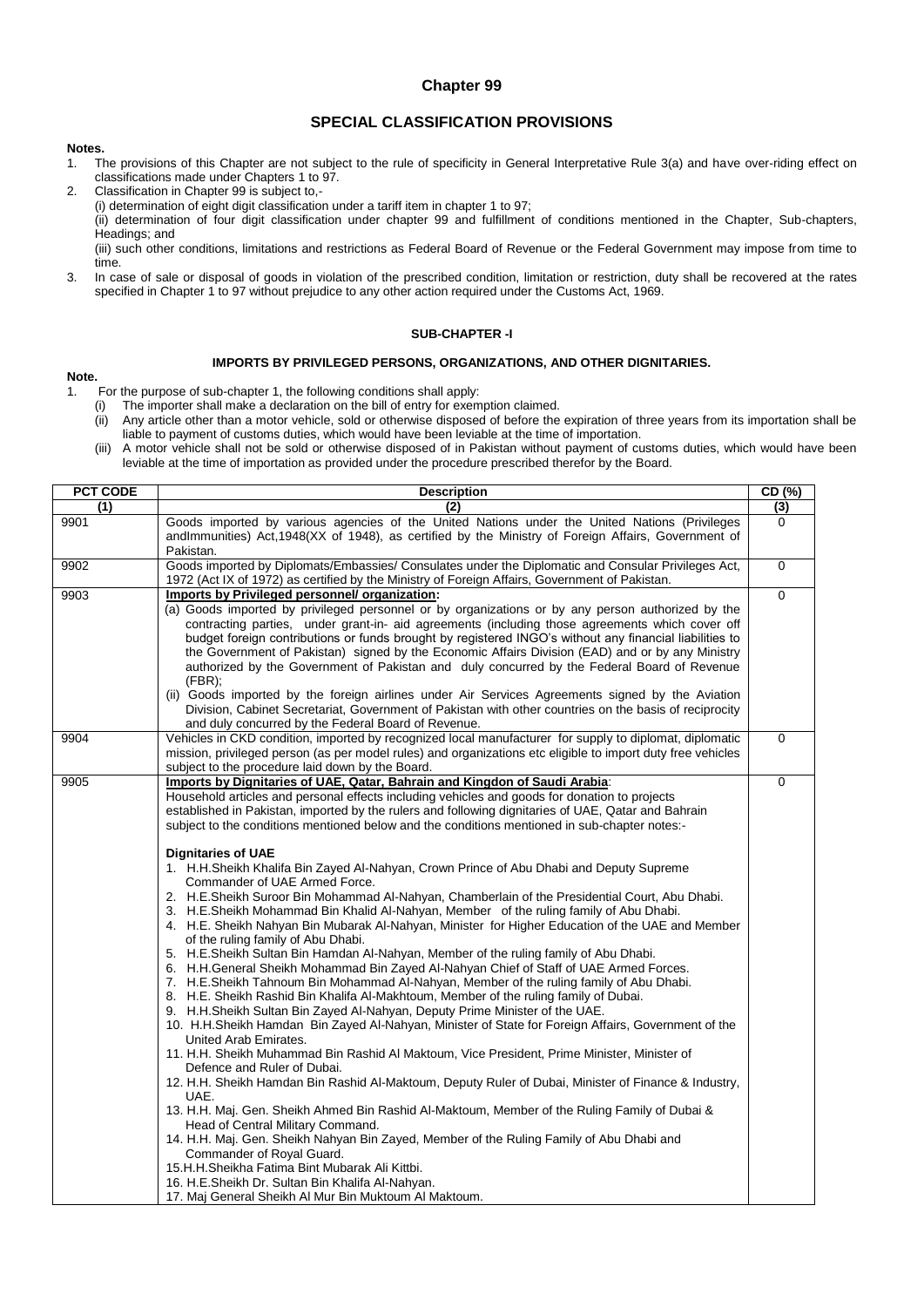| PCT CODE | <b>Description</b>                                                                                                    | CD (%) |
|----------|-----------------------------------------------------------------------------------------------------------------------|--------|
| (1)      | (2)                                                                                                                   | (3)    |
|          | <b>Dignitaries of Bahrain:</b>                                                                                        |        |
|          | 1. H.E King Hamad Bin Isa Al-Khalifa.                                                                                 |        |
|          | 2. Lt. Gen. Sheikh Mohamed Bin Isa Bin Salman Al-Khalifa.                                                             |        |
|          | <b>Dignitaries of Qatar:</b>                                                                                          |        |
|          | 1. H.E. Shaikh Faisal Bin Thani Bin Jassim Al-Thani                                                                   |        |
|          | 2. H.E. Shaikh Ali Bin Abdullah Bin Thani Al-Thani.                                                                   |        |
|          | 3. H.E. Shaikh Abdullah Bin Jassim Bin Fahad Al-Thani.<br>4. H.E. Shaikh Mubarak Bin Khalifa Bin Saud Al-Thani        |        |
|          | 5. H.E. Shaikh Abdullah Bin Ali Bin Abdullah Al-Thani.                                                                |        |
|          | 6. H.E. Shaikh Abdul Rahman Bin Nasser Bin Jassim Al-Thani                                                            |        |
|          | 7. H.E.Shaikh Ali Bin Ahmed Al-Ahmed Al-Thani                                                                         |        |
|          | 8. H.E.Shaikh Faisal Bin Jassim Bin Faisal Al-Thani                                                                   |        |
|          | 9. H.E. Shaikh Falah Bin Jassim Bin Jabr Al-Thani                                                                     |        |
|          | 10. H.E.Sheikh Faisal Bin Nasser Bin Hamad Al-Thani                                                                   |        |
|          | 11. H.E.Sheikh Hamad Bin Jassim Bin Jabr Al-Thani                                                                     |        |
|          | 12. H.H. Shaikh Mohammad Bin Khalifa Al-Thani, Former Deputy Prime Minister of the State of Qatar                     |        |
|          | Dignitaries of Kingdon of Saudi Arabia:                                                                               |        |
|          | 1. His Royal Highness Prince Fahad Bin Sultan Bin Abdul Aziz Al-Saud, Governor of Tabuk of Kingdon                    |        |
|          | of Saudi Arabia                                                                                                       |        |
|          | 2. His Royal Highness Prince Mansour Bin Mohammad Bin S. Bin Abdul Rahman Al-Saud                                     |        |
|          | A complete list of all vehicles showing name of the owner, details of imports and present<br>(i)                      |        |
|          | custodian etc shall be provided by UAE/Qatar/Bahrain/Saudi Arabia Ambassador.                                         |        |
|          | The list shall be updated every six months i.e. on 31st July and 31st January to show status<br>(ii)                  |        |
|          | as on 1st July & 1st January.                                                                                         |        |
|          | UAE/Qatar/Bahrain/Saudi Arabia Rulers must make and disclose alternate arrangements for<br>(iii)                      |        |
|          | maintenance of their fleet by their employees and not by any Pakistani posing as their                                |        |
|          | agents or authorized representatives.                                                                                 |        |
|          | UAE/Qatar/Bahrain/Saudi Arabia Embassy should undertake that no Pakistani will be<br>(iv)                             |        |
|          | allowed use of their duty free vehicles and that they will abide by the true spirit in which this                     |        |
|          | concession is available to the UAE/Qatar/Bahrain Rulers.                                                              |        |
|          | In order to avail the duty concession, an exemption certificate to this effect shall be issued by<br>(v)              |        |
|          | the Ministry of Foreign Affairs, Government of Pakistan                                                               |        |
|          | On the recommendations of Ministry of Foreign Affairs, FBR may issue exemption certificate<br>vi)                     |        |
|          | to any dignitary, not listed above under this PCT Code.                                                               |        |
| 9906     | Goods imported under the President's Salary, Allowances and Privileges Act, 1975(Act LVIII of<br>(i)                  | 0      |
|          | 1975).                                                                                                                |        |
|          | Goods imported under the Prime Minister's Salary, Allowances and Privileges Order, 1975 (Act<br>(ii)<br>LIX of 1975). |        |
|          | Goods imported under the Governor's Salary, Allowances and Privileges, Order, 1975<br>(iii)                           |        |
|          | (President's Order No.5 of 1975).                                                                                     |        |
|          | Goods imported under the Acting Governer's (Allowance and Privileges) Order, 1978 (President's<br>(iv)                |        |
|          | Order No.19 of 1978).                                                                                                 |        |
|          | Furniture, and spare parts in respect of official cars, river craft or air craft imported or purchased<br>(v)         |        |
|          | out of bond for the President, Prime Minister, Governor or Acting Governor.                                           |        |

#### **SUB-CHAPTER–II IMPORT OF RELIEF GOODS, GIFTS, SAMPLES**

| <b>PCT CODE</b> | <b>Description</b>                                                                                                                                                                                                                                                                                                                                                                                                                                                                                                                                                                                                                                                                                                                                   | CD (%)   |
|-----------------|------------------------------------------------------------------------------------------------------------------------------------------------------------------------------------------------------------------------------------------------------------------------------------------------------------------------------------------------------------------------------------------------------------------------------------------------------------------------------------------------------------------------------------------------------------------------------------------------------------------------------------------------------------------------------------------------------------------------------------------------------|----------|
| (1)             | (2)                                                                                                                                                                                                                                                                                                                                                                                                                                                                                                                                                                                                                                                                                                                                                  | (3)      |
| 9907            | Goods imported for the President's Fund for Afghan Refugees. Bonafide relief goods donated for the<br>Afghan Refugees through the Chief Commissioner or the Provincial Commissioner of the Afghan<br>Refugees subject to a certificate from the Chief Commissioner for the Afghan Refugees that the<br>imported goods or equipment are menat for free distribution amongst Afghan Refugees or for relief wrok<br>and that the same would not be sold or otherwise disposed of without the prior approval of the Federal<br>Board of Revenue                                                                                                                                                                                                          | $\Omega$ |
| 9908            | Goods received as Gift or donation:<br>(i) Goods<br>received as gift or donation from a foreign government or organization by the Federal or Provincial<br>Government or any public sector organization subject to recommendation of the Federal Government<br>and concurrence by the Federal Board of Revenue.<br>(ii) Goods received as gift by Pakistani organizations from Church World Services or the Catholic Relief<br>Services as are certified by the Ministry of National Health Services Regulation and Coordination<br>(NHSRC), that these imports are made under agreements signed by the Government of Pakistan with<br>the Church World Service and with the Catholic Relief Service                                                 | $\Omega$ |
| 9909            | Articles, value of which does not exceed Rs.30,000/- per parcel, if imported through post or courier<br>service as unsolicited gift parcel.                                                                                                                                                                                                                                                                                                                                                                                                                                                                                                                                                                                                          | $\Omega$ |
| 9910            | Samples of no commercial value imported by manufacturers subject to the following conditions:-<br>a) raw materials and products of such dimensions/specifications that are useless except for purposes<br>of demonstration;<br>b) articles of non-precious materials affixed to cards or put up as samples in the manner usual in the<br>trade provided that there is not more than one of each size or kind;<br>c) raw materials and products, and articles thereof rendered useless, except for purposes of<br>demonstration, by slashing, perforation, indelible marking or by any other effective method;<br>d) products which cannot be put up as samples of no commercial value in accordance with clauses (a)<br>to (c) and which consist of: | $\Omega$ |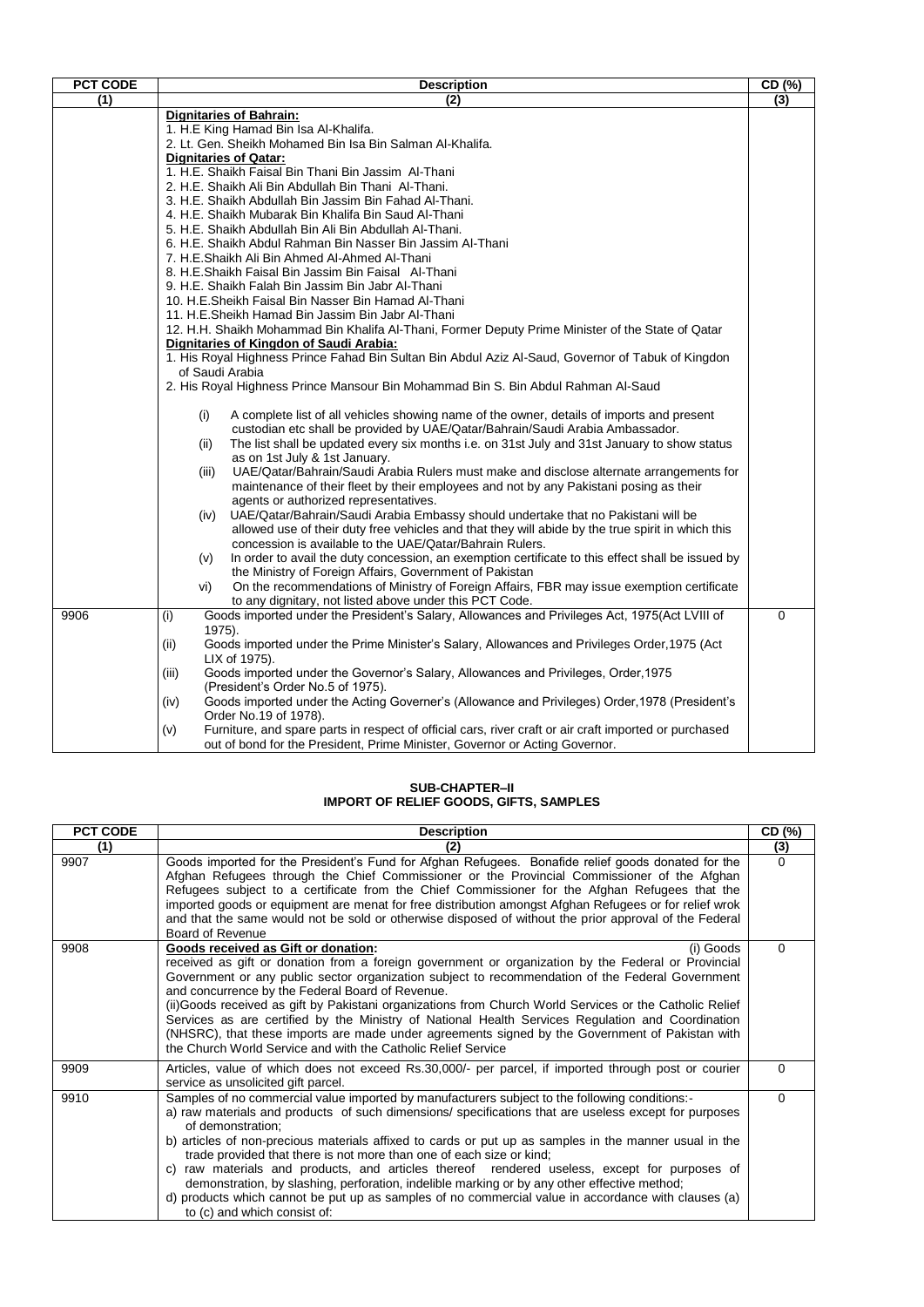| <b>PCT CODE</b> | <b>Description</b>                                                                                                                                                                                                                                                                                                                                                                                                                                                                                                                                                            | CD (%) |
|-----------------|-------------------------------------------------------------------------------------------------------------------------------------------------------------------------------------------------------------------------------------------------------------------------------------------------------------------------------------------------------------------------------------------------------------------------------------------------------------------------------------------------------------------------------------------------------------------------------|--------|
|                 |                                                                                                                                                                                                                                                                                                                                                                                                                                                                                                                                                                               | (3)    |
|                 | non-consumable goods of an individual value not exceeding US\$ 100 or its equivalent in any<br>(1)<br>other currency and provided there is not more than one sample of each kind or quality; and<br>consumable goods of an individual value not exceeding US\$ 100 or its equivalent in any<br>(2)<br>currency even if they consist wholly or partly of samples of the same kind or quality, provided<br>the quantity and the manner in which they are put up preclude their being used otherwise<br>than as samples                                                          |        |
| 9911            | Relief goods donated for free distribution among the victims of natural disaster or other<br>(i)<br>catastrophe, as are certified by the authorized officer of Federal/Provincial Government.<br>Plant, machinery and equipment imported by way of donation for installation in the earthquake hit<br>(ii)<br>districts as certified by ERRA/National Disaster Management Authority.<br>Goods imported for aircrafts, not registered in Pakistan and under distress, for repair or<br>(iii)<br>maintenance, subject to authentication by Civil Aviation Authority of Pakistan |        |

### **SUB-CHAPTER III IMPORTS BY CHARITABLE, EDUCATIONAL, SCIENTIFIC INSTITUTIONS AND HOSPITALS.**

**Note**

- For the purpose of sub-chapter III, the expression:<br>(i) "Charitable Institution" and "Charitable r "Charitable Institution" and "Charitable non-profit making institution" means an institution approved for the purpose of section 2(36C) of the Income Tax Ordinance, 2001;
- (ii) "Gifts or Donations" include goods other than vehicles of chapter 87 of the First Schedule to the said Act, donated by the donors residing abroad. However, Mobile health unit/clinic with standard accessories (PCT 8705.9000) and ambulances received as gift or donation from abroad shall be eligible for the benefit provided that the same are imported as per Serial No. 116 of Customs General Order No.12 of 2002, dated the 15th June, 2002; and

- in case of educational and research institutions falling in the jurisdiction of the Federal Government, the Ministry of Education or Ministry of Science & Technology or any other relevant Ministry of the Federal Government;
- (ii) in case of an institution falling within the jurisdiction of a Provincial Government, the Director of Education or Technical Education or Public Institution or any other relevant authority of the Provincial Government; and
- (iii) in case of a university recognized by the University Grants Commission, the Registrar of the University.

| <b>PCT CODE</b> | <b>Description</b>                                                                                                                                                                                                                                                                                                                                                                                                                                                                                                                                                                                                                                                                                                                                                                                                                                                                                                                                                                                                                                                                                                                                                                                                                                                                                                                                                                                                                                                                                                                                                                                                                                                                                                                                                                                                                                                                                                                                                                                                                                                                                                                                                                                                      | CD (%)      |
|-----------------|-------------------------------------------------------------------------------------------------------------------------------------------------------------------------------------------------------------------------------------------------------------------------------------------------------------------------------------------------------------------------------------------------------------------------------------------------------------------------------------------------------------------------------------------------------------------------------------------------------------------------------------------------------------------------------------------------------------------------------------------------------------------------------------------------------------------------------------------------------------------------------------------------------------------------------------------------------------------------------------------------------------------------------------------------------------------------------------------------------------------------------------------------------------------------------------------------------------------------------------------------------------------------------------------------------------------------------------------------------------------------------------------------------------------------------------------------------------------------------------------------------------------------------------------------------------------------------------------------------------------------------------------------------------------------------------------------------------------------------------------------------------------------------------------------------------------------------------------------------------------------------------------------------------------------------------------------------------------------------------------------------------------------------------------------------------------------------------------------------------------------------------------------------------------------------------------------------------------------|-------------|
| (1)             | (2)                                                                                                                                                                                                                                                                                                                                                                                                                                                                                                                                                                                                                                                                                                                                                                                                                                                                                                                                                                                                                                                                                                                                                                                                                                                                                                                                                                                                                                                                                                                                                                                                                                                                                                                                                                                                                                                                                                                                                                                                                                                                                                                                                                                                                     | (3)         |
| 9912            | Imports by Edhi Foundation:<br>(i) Following goods imported by Abdul Sattar Edhi Foundation and Bilgues Edhi Foundation, subject to<br>furnishing of a certificate by Maulana Abdul Sattar Edhi son of Haji Abdul Shakoor Edhi or Mr. Faisal<br>Edhi, Vice Managing Trustee and Qubra Edhi, Trustee, Edhi Foundation at the time of import of each<br>consignment to the effect that the goods are meant for use by Edi Foundation or, as the case may be, by<br>Bilquis Edhi Foundation. (In the case of goods at serial No. 14, 15, 16, the words "Edhi Foundation" or "as<br>the case may be, Bilquis Edhi Foundation "are inscribed at some prominent place on the body of each<br>vehicle, aeroplane or helicopter);<br>1. Butter oil(04.05)<br>2. Rice(10.06)<br>3. Grains (10.07)<br>4. Cooking oil(Chapter 15)<br>5. Vitamins(29.36)<br>6. Hormones. (29.37)<br>7. Pencillin (29.41)<br>8.<br>Medicaments(30.04)<br>9. Waddings, guaze, bandages and similar articles (for example, dressings, adhesive plaster,<br>poultices) impregnated or coated with pharmaceutical substances. (30.05)<br>10. Pharmaceutical goods (30.06)<br>11. Worn clothing (63.09)<br>12. Wireless transmission apparatus (85.15)<br>13. Wireless reception apparatus. (85.27)<br>14. Ambulances (87.03)<br>15. Mobile radiological units(87.05)<br>16. Helicopters, aeroplanes (88.02)<br>17. Parts of helicopters and aeroplanes (Respective headings)<br>18. Instruments and appliances used in medical or surgical sciences. (90.18)<br>19. Orthopaedic appliances, including crutches, surgical belts and trusses; splints and other<br>fracture appliances, artificial parts of the body, hearing aids and other appliances which are<br>worn or carried, or implanted in the body, to compensate for a defect or disability (90.21)<br>20. Apparatus based on the use of X-rays for medical or surgical uses, control panels and desks,<br>screens, examination or treatment tables, chairs and the like (90.22).<br>(ii) The ambulances already imported or to be imported under S.No. 14 of Para (i) above may be<br>disposed of after expiry of seven years from the date of importation without payment of duty and taxes | 0           |
| 9913            | leviable at the time of import with the prior approval of FBR.<br>Gifts or donations received by a charitable non-profit making hospital or institution, solely for the purpose                                                                                                                                                                                                                                                                                                                                                                                                                                                                                                                                                                                                                                                                                                                                                                                                                                                                                                                                                                                                                                                                                                                                                                                                                                                                                                                                                                                                                                                                                                                                                                                                                                                                                                                                                                                                                                                                                                                                                                                                                                         | $\mathbf 0$ |
|                 | of advancing the declared objectives of such hospital or institution, subject to the following conditions,<br>namely:-<br>(i) no condition is attached to the gift or donation by the donor and the receiving institution or hospital is<br>at liberty to use the same in accordance with its declared objectives; and<br>(ii) the receiving institution or hospital furnishes an undertaking in writing to the respective Collector of<br>Customs to the effect that such gifts or donations will not be sold, utilized or disposed of otherwise<br>than for the purpose for which the same have been received and binds itself to pay the leviable                                                                                                                                                                                                                                                                                                                                                                                                                                                                                                                                                                                                                                                                                                                                                                                                                                                                                                                                                                                                                                                                                                                                                                                                                                                                                                                                                                                                                                                                                                                                                                    |             |

<sup>(</sup>iii) "Competent Authority" means:<br>(i) in case of educational a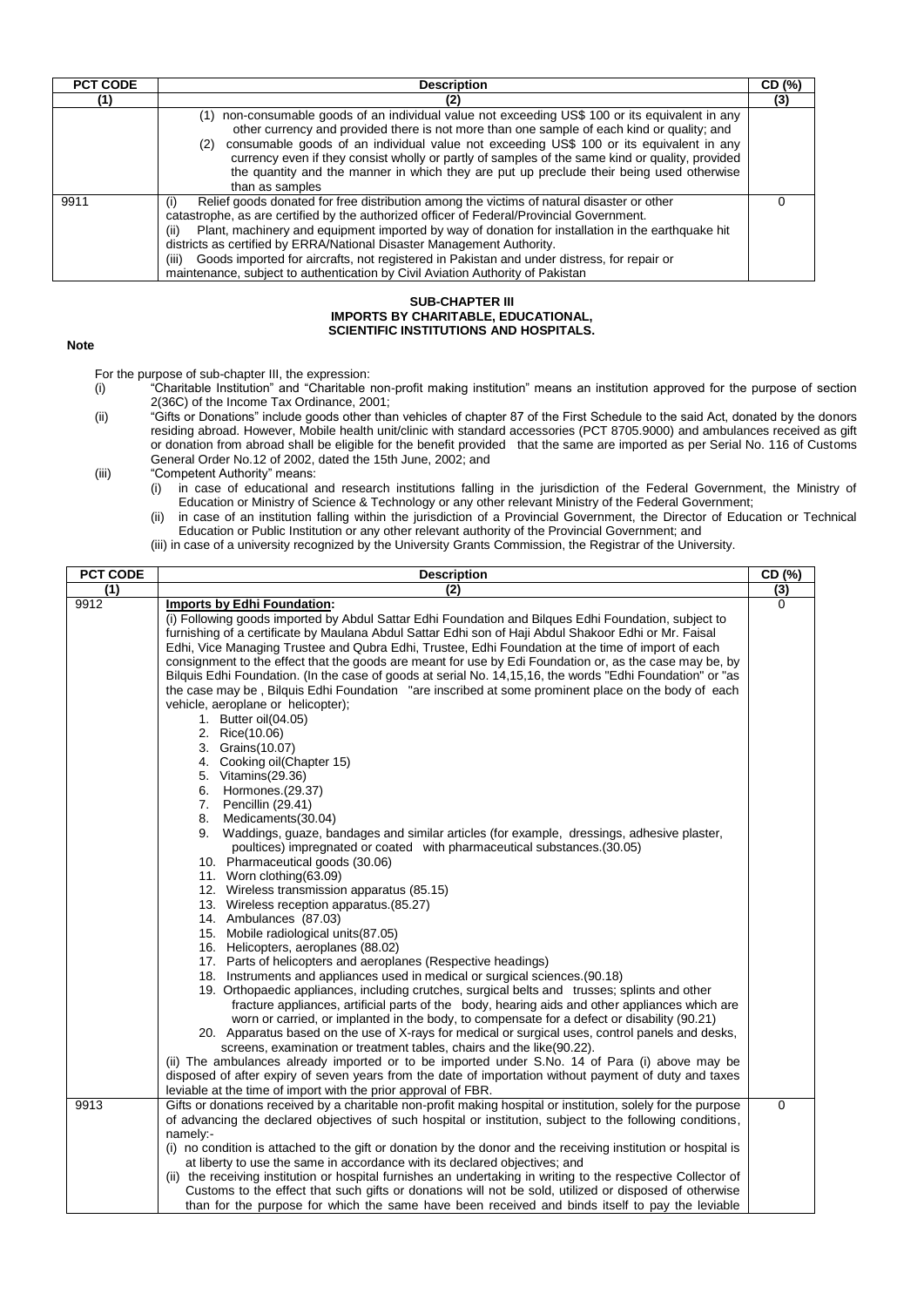| <b>PCT CODE</b> | <b>Description</b>                                                                                                                                                                                                                                                                                                                                                                                                                                                                                                                                                                                                                                                                                                                                                                                                                                                                                                                                                                                                                                                                                                                                                                                                                                                                                                                                                                                                                                                                                                                                                                                                                                                                                                                                                                                                                                                                                                                                                                                                                                                                                                                                                                                                                                                                                                                                                                                                                                                                                                                                                                                                                                                                                                                                                                                                                                                                                                                                                                                                   | CD (%) |
|-----------------|----------------------------------------------------------------------------------------------------------------------------------------------------------------------------------------------------------------------------------------------------------------------------------------------------------------------------------------------------------------------------------------------------------------------------------------------------------------------------------------------------------------------------------------------------------------------------------------------------------------------------------------------------------------------------------------------------------------------------------------------------------------------------------------------------------------------------------------------------------------------------------------------------------------------------------------------------------------------------------------------------------------------------------------------------------------------------------------------------------------------------------------------------------------------------------------------------------------------------------------------------------------------------------------------------------------------------------------------------------------------------------------------------------------------------------------------------------------------------------------------------------------------------------------------------------------------------------------------------------------------------------------------------------------------------------------------------------------------------------------------------------------------------------------------------------------------------------------------------------------------------------------------------------------------------------------------------------------------------------------------------------------------------------------------------------------------------------------------------------------------------------------------------------------------------------------------------------------------------------------------------------------------------------------------------------------------------------------------------------------------------------------------------------------------------------------------------------------------------------------------------------------------------------------------------------------------------------------------------------------------------------------------------------------------------------------------------------------------------------------------------------------------------------------------------------------------------------------------------------------------------------------------------------------------------------------------------------------------------------------------------------------------|--------|
| (1)             | (2)                                                                                                                                                                                                                                                                                                                                                                                                                                                                                                                                                                                                                                                                                                                                                                                                                                                                                                                                                                                                                                                                                                                                                                                                                                                                                                                                                                                                                                                                                                                                                                                                                                                                                                                                                                                                                                                                                                                                                                                                                                                                                                                                                                                                                                                                                                                                                                                                                                                                                                                                                                                                                                                                                                                                                                                                                                                                                                                                                                                                                  | (3)    |
|                 | duties in the event of a breach of the undertaking.                                                                                                                                                                                                                                                                                                                                                                                                                                                                                                                                                                                                                                                                                                                                                                                                                                                                                                                                                                                                                                                                                                                                                                                                                                                                                                                                                                                                                                                                                                                                                                                                                                                                                                                                                                                                                                                                                                                                                                                                                                                                                                                                                                                                                                                                                                                                                                                                                                                                                                                                                                                                                                                                                                                                                                                                                                                                                                                                                                  |        |
|                 |                                                                                                                                                                                                                                                                                                                                                                                                                                                                                                                                                                                                                                                                                                                                                                                                                                                                                                                                                                                                                                                                                                                                                                                                                                                                                                                                                                                                                                                                                                                                                                                                                                                                                                                                                                                                                                                                                                                                                                                                                                                                                                                                                                                                                                                                                                                                                                                                                                                                                                                                                                                                                                                                                                                                                                                                                                                                                                                                                                                                                      |        |
| 9914            | <b>Imports by Charitable Institutions and Hospitals:</b><br>Following imports by (i) charitable non-profit making institutions operating hospitals of fifty beds or more;<br>or (ii) hospitals run by the Federal or a Provincial Government; or (iii) the Federal or a Provincial<br>Government exclusively meant for hospitals run by the Federal or a Provincial Government: -<br>(1) Machinery, equipment, apparatus, appliances, instruments and spares thereof classifiable under<br>Chapter 84, 85 or 90, excluding such items as are notified through a Customs General Order issued<br>by the Federal Board of Revenue from time to time;<br>(2) Oxygen cylinders, wheelchairs, medical, surgical, dental furniture and spares thereof;<br>(3) Re-agents, disposables and radioactive isotopes like Cobalt-60 falling under PCT 2844.4000.<br>(4) Modular/Particle Free Operation Theatre equipped with OT Lights, wall panels with anti-bacterial<br>spray / coating, specialized ventilating system for germ free air flow, anti-static door panel to avoid<br>short circuit and Sterilized Flooring panels;<br>(5) Mobile health unit/clinic with standard accessories (PCT 8705.9000)<br>Subject to the following conditions: -<br>(a) the importing institution operating a hospital of fifty beds or more shall furnish a proof thereof to the<br>satisfaction of respective Collector of Customs.<br>(b) the head of the importing institution or hospital shall furnish an undertaking in writing to the<br>respective Collector of Customs to the effect that imported goods are bona fide requirement of the<br>project or for in house use and these shall not be sold, utilized or disposed of otherwise than for the<br>purpose for which the same have been imported and binds itself to pay the leviable duty and taxes in the<br>event of breach of the undertaking.<br>(c) undertaking so furnished by the hospital or institution is certified:<br>in case of Federal Government hospitals or institutions or charitable non-profit making<br>(i)<br>institutions by the Ministry of National Health Services Regulations and Coordination (NHSRC).<br>in case of Provincial Government hospitals or institutions or charitable non-profit making<br>(ii)<br>institutions by the Secretary of the Health Department of the province where such hospital or<br>institution is situated.<br>(iii) in case of the Federal Government or a Provincial Government by the Ministry of National<br>Health Services Regulations and Coordination (NHSRC) or Secretary of the Health Department<br>of the Province where such hospital is situated, respectively.<br>(iv) in case of hospitals/institutions of Armed Forces, respective Surgeon Generals (Director<br>General Medical Services) or equivalent rank/authority.<br>in case of Fauji Foundation hospitals, M.D Fauji Foundation.<br>(V)<br>(vi) in case of Pakistan Atomic Energy Commission hospitals/institutions, Director General | 0      |
|                 | Procurement PAEC.<br>(d) In case of private sector institutions or hospitals, accountal of the goods shall be ensured by the<br>Board of Trustees/ Governors and proof thereof shall be furnished to the satisfaction of respective<br>Collector of Customs on demand.<br>(e) Exemption under this PCT code will also be available to the hospitals being set up or constructed<br>subject to the above conditions.<br>(f) The goods imported under this PCT shall not be sold or otherwise disposed of before 5 years of<br>import date. After 5 years, the goods may be disposed of on payment of customs duties and taxes at<br>statutory rates leviable at the time of import and taking into consideration the physical condition of goods<br>as determined by respective Customs Collectorate.<br>(g) machinery and equipment falling under chapters 84, 85 or 90 may be allowed to be donated or sold<br>to any other charitable institution / hospital, after 5 years of import, without payment of duty/taxes, with<br>permission of the respective Customs Collectorate, subject to fulfillment of the aforesaid conditions.                                                                                                                                                                                                                                                                                                                                                                                                                                                                                                                                                                                                                                                                                                                                                                                                                                                                                                                                                                                                                                                                                                                                                                                                                                                                                                                                                                                                                                                                                                                                                                                                                                                                                                                                                                                                                                                                               |        |
| 9915            | Goods imported by or donated to non-profit making educational and research institutions subject to the<br>following conditions:<br>(i) the imported goods have an educational and scientific character;<br>recognized, aided or run by the Federal Government or<br>(ii) the importing or receiving institutions are<br>a Provincial Government, a City Government or a District Government;<br>(iii) the importing or receiving institution shall produce a certificate from the competent authority that -<br>(a) goods of equivalent educational and scientific value are not produced in Pakistan; and<br>(b) the imported goods will be used exclusively under the control and responsibility of the importing<br>or receiving institution.                                                                                                                                                                                                                                                                                                                                                                                                                                                                                                                                                                                                                                                                                                                                                                                                                                                                                                                                                                                                                                                                                                                                                                                                                                                                                                                                                                                                                                                                                                                                                                                                                                                                                                                                                                                                                                                                                                                                                                                                                                                                                                                                                                                                                                                                     | 0      |

### **SUB-CHAPTER-IV IMPORT OF REPLACEMENT GOODS**

| <b>PCT CODE</b> | <b>Description</b>                                                                                                                                                                                                                                                                                                                                                                                                                                                                                                                                                                                                                                                                                                                                                                                                                                                    | CD (%) |
|-----------------|-----------------------------------------------------------------------------------------------------------------------------------------------------------------------------------------------------------------------------------------------------------------------------------------------------------------------------------------------------------------------------------------------------------------------------------------------------------------------------------------------------------------------------------------------------------------------------------------------------------------------------------------------------------------------------------------------------------------------------------------------------------------------------------------------------------------------------------------------------------------------|--------|
| (1)             |                                                                                                                                                                                                                                                                                                                                                                                                                                                                                                                                                                                                                                                                                                                                                                                                                                                                       | (3)    |
| 9916            | Goods supplied free of cost as replacement of identical goods previously imported including goods<br>imported within warranty period not exceeding one year or such extended period as allowed by the<br>Collector of Customs, subject to the following conditions:-<br>(i) the goods were imported in pursuance of firm contract of sale, and not under a contract of sale or<br>return, on approval; on consignment for sale or on similar terms;<br>(ii) the goods at the time of importation were not in accordance with the terms of contract in respect of<br>their description, quality, state or condition or had been damaged or defected;<br>(iii) the goods were not used except in circumstances in which limited use was indispensable to reveal<br>any inherent defect in the imported goods or to establish that they do not conform to the conditions |        |
|                 | of the contract:                                                                                                                                                                                                                                                                                                                                                                                                                                                                                                                                                                                                                                                                                                                                                                                                                                                      |        |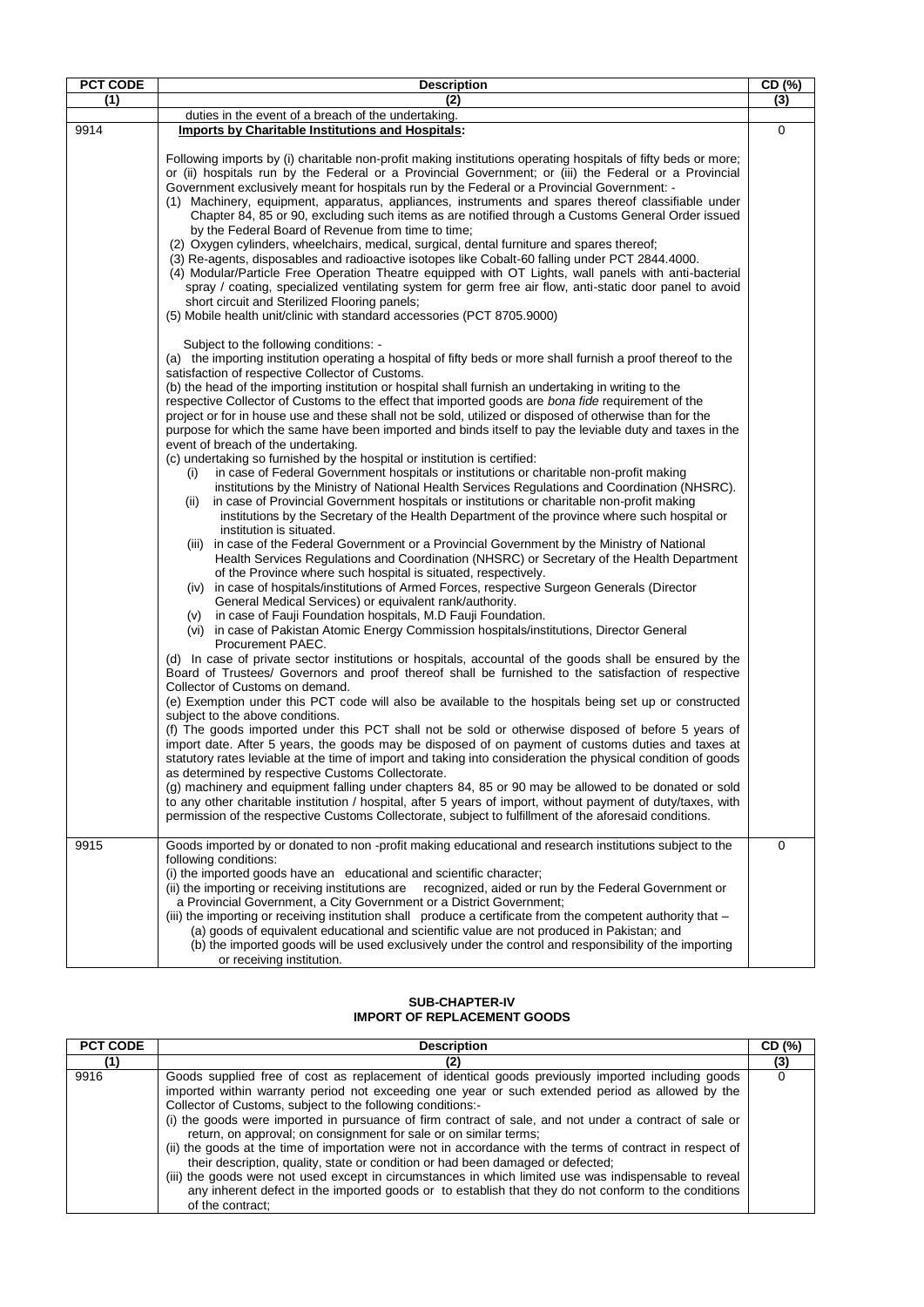| <b>PCT CODE</b> | <b>Description</b>                                                                                          | CD (%) |
|-----------------|-------------------------------------------------------------------------------------------------------------|--------|
| (1)             |                                                                                                             |        |
|                 | (iv) if the goods are returned abroad, they are returned to the supplier and if they are not returned, they |        |
|                 | are deposited with customs for further disposal.                                                            |        |

# **SUB-CHAPTER-V**

#### **IMPORTS MADE BY THE UNITS LOCATED IN EXPORTS PROCESSING ZONES (EPZ)/SEZ/ GWADAR AND FREE ZONE AREA OR SPECIAL TECHNOLOGY ZONES (STZ) OR AUTHORIZED UNDER EXPORT FACILITATION SCHEMES**

#### **SUB-CHAPTER-VI TEMPORARY IMPORT OR EXPORT**

| DCT CODE<br>. | <b>Nocorintion</b> | $\sim$<br>101<br>70 L<br>◡└ |
|---------------|--------------------|-----------------------------|
| $\mathbf{A}$  | $\sim$<br>. .      | $\epsilon$                  |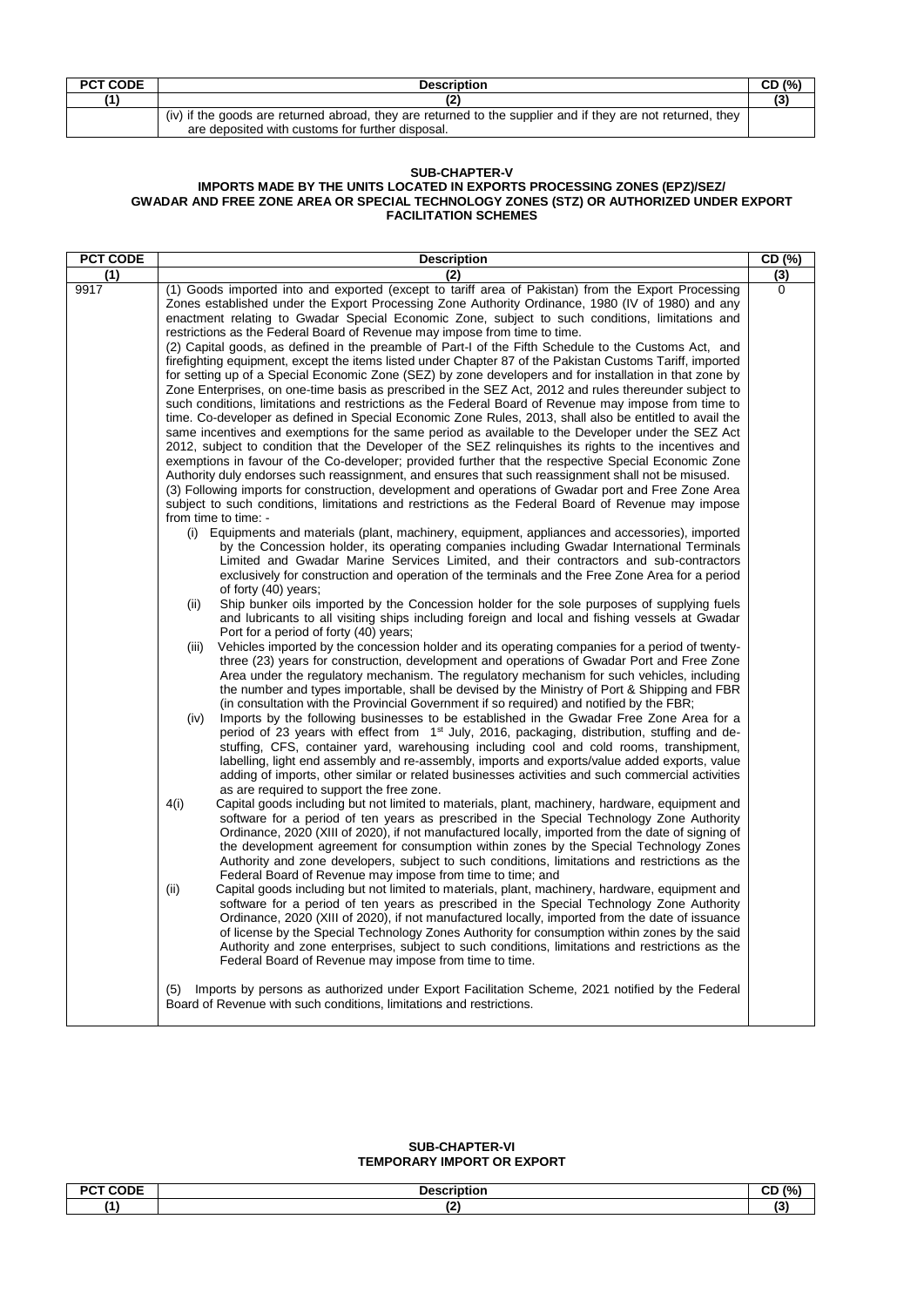| <b>PCT CODE</b> | <b>Description</b>                                                                                                                                                                                                                                                                                                                                                                                                                                                                                                                                                                                                                                                                                                                                                                                                                                                                                                                                                                                                                      | CD (%) |
|-----------------|-----------------------------------------------------------------------------------------------------------------------------------------------------------------------------------------------------------------------------------------------------------------------------------------------------------------------------------------------------------------------------------------------------------------------------------------------------------------------------------------------------------------------------------------------------------------------------------------------------------------------------------------------------------------------------------------------------------------------------------------------------------------------------------------------------------------------------------------------------------------------------------------------------------------------------------------------------------------------------------------------------------------------------------------|--------|
| (1)             |                                                                                                                                                                                                                                                                                                                                                                                                                                                                                                                                                                                                                                                                                                                                                                                                                                                                                                                                                                                                                                         | (3)    |
| 9918            | Following goods not produced or manufactured in Pakistan which are re-imported after having been<br>exported and have not undergone any process outside Pakistan since their exportation subject to the<br>conditions detailed below,-                                                                                                                                                                                                                                                                                                                                                                                                                                                                                                                                                                                                                                                                                                                                                                                                  | 0      |
|                 | Re-imported machinery, equipment, apparatus, appliances, components, sub-components,<br>1.<br><b>Supported Palladium Catalyst and parts:</b>                                                                                                                                                                                                                                                                                                                                                                                                                                                                                                                                                                                                                                                                                                                                                                                                                                                                                            |        |
|                 | In case machinery, equipment, apparatus, appliances, components, sub-components, supported<br>palladium catalyst and parts have undergone any alterations, renovations, refurbishment, addition or<br>repairs prior to their re-import into Pakistan, the cost incurred on such alterations, renovations,<br>refurbishment, additions or repairs (excluding the element of freight and other incidentals) shall be liable<br>to duty as leviable under its current PCT heading corresponding to the PCT heading determined at the<br>time of original import provided the same was exported under a contract of alteration, renovation,<br>refurbishment, addition or repairs, to the original supplier or his authorized service center provided<br>further that the make, model and other specifications, as well as the receiver, shall remain the same as<br>were at the time of the original import.                                                                                                                               |        |
|                 | 2. Vehicles re-imported by owners in possession:<br>In case vehicles have undergone any alterations, renovations, addition or repairs prior to their re-import<br>into Pakistan, the cost incurred on such alterations, renovations, additions or repairs (excluding the<br>element of freight and other incidentals) shall be liable to duty as leviable under its current PCT heading<br>corresponding to PCT heading determined at the time of original import provided the vehicle was<br>exported under a contract of alteration, renovation, addition or repairs provided further that the make,<br>model, engine number, chassis number and other specifications as well as the exporter of the vehicle<br>shall remain the same. In case of bullet proofing of vehicles, conditions specified in Import Policy Order<br>in vogue at the time of import shall be applicable.                                                                                                                                                     |        |
| 9919            | Goods mentioned below, imported temporarily for a period not exceeding 6 months into Pakistan with a<br>view to subsequent exportation, subject to furnishing of bank guarantee or other security/guarantee as<br>determined by Federal Board of Revenue equivalent to customs duty chargeable at the rates specified in<br>Chapter 1 to 97 of the lst Schedule to the Act for such goods and other taxes leviable thereon.<br>1. Packing material used or required to be used as external or internal covering of goods, or as holders<br>of goods, or as holders on which goods rolled, wound or attached provided such material do not change<br>their original shape or form. Packing material if imported filled, it may be re-exported empty, and if                                                                                                                                                                                                                                                                              | 0      |
|                 | imported empty it may be re-exported filled.<br>2. Machinery and equipment for repair imported by manufacturer or authorized agents based in<br>Pakistan, representing foreign manufacturers duly registered with the Sales Tax Authorities, having in<br>house facility for repair, Refurbishment or value addition of machinery.                                                                                                                                                                                                                                                                                                                                                                                                                                                                                                                                                                                                                                                                                                      |        |
|                 | 3. Professional equipment imported by scientists, IT experts, technicians, doctors, engineers, etc. either<br>imported in their own name or in the name of the company in Pakistan for which these are imported.<br>4. Tubes or cops of metal plastic or other durable material which are imported wrapped with yarn.<br>5. Goods imported for demonstration, display, test or trial purposes.<br>6. Dry fruits imported from Afghanistan.                                                                                                                                                                                                                                                                                                                                                                                                                                                                                                                                                                                              |        |
| 9920            | <b>Temporary Imports:</b>                                                                                                                                                                                                                                                                                                                                                                                                                                                                                                                                                                                                                                                                                                                                                                                                                                                                                                                                                                                                               | 0      |
|                 | Goods mentioned below, imported temporarily into Pakistan with a view to subsequent exportation,<br>subject to furnishing of undertaking/bond by the importers as well as their sponsoring Ministry/<br>Department/ Embassy:<br>1. Excavation equipment and consumable stores imported by a foreign archaeological mission to whom<br>a license for archaeological excavation has been granted by the Federal Government or a Provincial                                                                                                                                                                                                                                                                                                                                                                                                                                                                                                                                                                                                |        |
|                 | Government.<br>2. Scientific and educational equipment imported for Scientific, educational or cultural seminars in<br>Pakistan on the recommendation of the concerned Ministry.                                                                                                                                                                                                                                                                                                                                                                                                                                                                                                                                                                                                                                                                                                                                                                                                                                                        |        |
|                 | 3. Goods imported for display at international or single country exhibition organized by foreign missions<br>or imported by or through any Ministry of Government of Pakistan provided that the imported<br>promotional and advertising material including technical literature, pamphlets, brochures and other give-<br>aways of no commercial value which are distributed free of cost by the exhibitors during the course of<br>such exhibition shall not be required to be exported.                                                                                                                                                                                                                                                                                                                                                                                                                                                                                                                                                |        |
|                 | 4. Machinery imported by the representatives of foreign commercial firms for demonstration purposes<br>imported by or through the Ministry of Commerce or the Ministry of Foreign Affairs.<br>5. Equipment and materials imported by foreign nationals such as journalists, press photographers,<br>members of television teams, broadcasting units and film companies subject to endorsement on their<br>passports. The duties shall be charged if such importer fails to prove their re-export at the time of<br>departure.                                                                                                                                                                                                                                                                                                                                                                                                                                                                                                           |        |
|                 | 6. Equipment, materials and special food stuff imported by mountaineering expeditions. In case the<br>equipment and material is not exported the expeditions may donate such equipment and produce a<br>certificate from the Secretary of that club to the effect that the equipment and material so imported has<br>been donated by that expedition to that club. Special food stuff can however, be consumed by them.<br>7. Professional and technical apparatus or equipment or instruments imported by foreign nationals,<br>experts and athlete etc participating in an international event (including but not limited to sports events)<br>or under any international arrangement for use solely during such event or arrangement subject to<br>endorsement on their passports. The goods allowed temporary admission shall be identifiable at the time<br>of import and subsequent re-export. Provided that the condition of furnishing undertaking or bond by<br>such foreign nationals will not be applicable for this clause. |        |
| 9921            | Container for transportation of cargo (PCT No.86.09) if imported by the shipping companies for use on<br>board the ships and for transportation of cargo to and from inland container depots or container freight<br>stations subject to the furnishing of indemnity bond by the shipping lines, equal to the amount of duty<br>and taxes to the respective Collector of Customs. The indemnity bond is to be discharged on receipt of<br>proof of export of the containers.                                                                                                                                                                                                                                                                                                                                                                                                                                                                                                                                                            | 0      |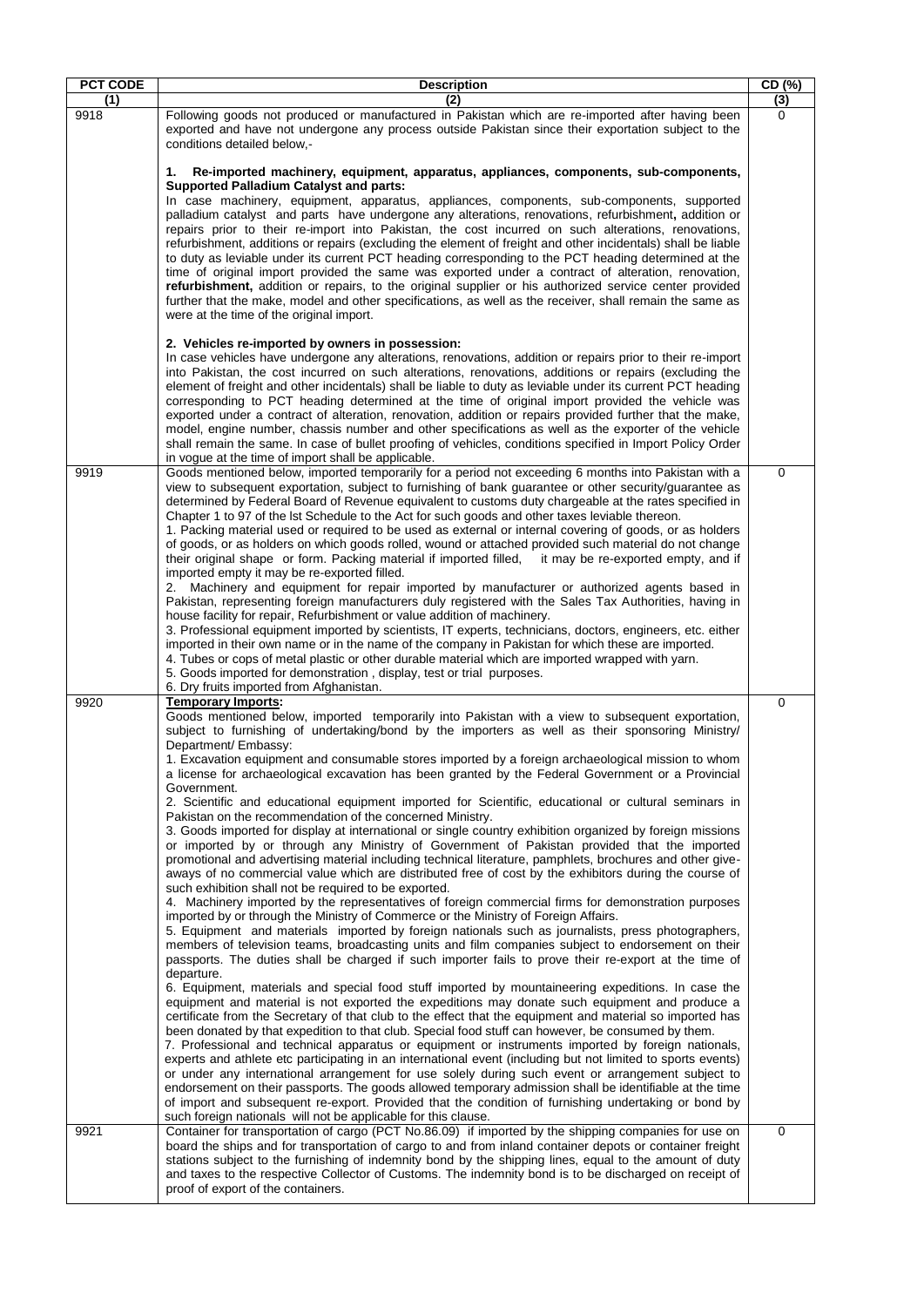| <b>PCT CODE</b> | <b>Description</b>                                                                                                                                                                                                                                                                           | CD (%) |
|-----------------|----------------------------------------------------------------------------------------------------------------------------------------------------------------------------------------------------------------------------------------------------------------------------------------------|--------|
| 71)             |                                                                                                                                                                                                                                                                                              | (3)    |
| 9922            | Ship spares, stores and equipment imported for use in ships registered in Pakistan under the Merchant<br>Shipping Act, 1923 (XXI of 1923) subject to the condition that the importer satisfies the respective<br>Collector of Customs that the items imported would be used by such vessels. |        |

# **SUB-CHAPTER-VII**

# **MISCELLANEOUS**

| <b>PCT CODE</b> | <b>Description</b>                                                                                                                                                                                                                                                                                                                                                                                                                                                                                                                                                                                                                                                                                                                                                                                                                                                                                                                                                                                                                                                                                                                                                                                                                                                                                                                                                                                                                                                                                                                                                                                                                                                                                                                                                                                                                                                                                                                                                                                                                                                                                                                                                                                                                                                        | CD (%)      |
|-----------------|---------------------------------------------------------------------------------------------------------------------------------------------------------------------------------------------------------------------------------------------------------------------------------------------------------------------------------------------------------------------------------------------------------------------------------------------------------------------------------------------------------------------------------------------------------------------------------------------------------------------------------------------------------------------------------------------------------------------------------------------------------------------------------------------------------------------------------------------------------------------------------------------------------------------------------------------------------------------------------------------------------------------------------------------------------------------------------------------------------------------------------------------------------------------------------------------------------------------------------------------------------------------------------------------------------------------------------------------------------------------------------------------------------------------------------------------------------------------------------------------------------------------------------------------------------------------------------------------------------------------------------------------------------------------------------------------------------------------------------------------------------------------------------------------------------------------------------------------------------------------------------------------------------------------------------------------------------------------------------------------------------------------------------------------------------------------------------------------------------------------------------------------------------------------------------------------------------------------------------------------------------------------------|-------------|
| (1)             | (2)                                                                                                                                                                                                                                                                                                                                                                                                                                                                                                                                                                                                                                                                                                                                                                                                                                                                                                                                                                                                                                                                                                                                                                                                                                                                                                                                                                                                                                                                                                                                                                                                                                                                                                                                                                                                                                                                                                                                                                                                                                                                                                                                                                                                                                                                       | (3)         |
| 9923            | Currency Notes, unused stamps                                                                                                                                                                                                                                                                                                                                                                                                                                                                                                                                                                                                                                                                                                                                                                                                                                                                                                                                                                                                                                                                                                                                                                                                                                                                                                                                                                                                                                                                                                                                                                                                                                                                                                                                                                                                                                                                                                                                                                                                                                                                                                                                                                                                                                             | 0           |
| 9924            | Eye cornea                                                                                                                                                                                                                                                                                                                                                                                                                                                                                                                                                                                                                                                                                                                                                                                                                                                                                                                                                                                                                                                                                                                                                                                                                                                                                                                                                                                                                                                                                                                                                                                                                                                                                                                                                                                                                                                                                                                                                                                                                                                                                                                                                                                                                                                                | 0           |
| 9925            | (A) Artificial kidneys, hemodialysis machines, hemodialyzers, A.V. fistula needles, hemodialysis fluids<br>and powder, blood tubing tines for dialysis, reverse osmosis plants for dialysis, double lumen catheter for<br>dialysis, catheters for renal failure patients, peritoneal dialysis solution and cardiac catheters.<br>(B) Following items and appliances for Ostomy use: -<br>1. Baseplate/Stoma Wafer/Flange.<br>2. Ostomy (Colostomy/Ileostomy/ Urostomy) bags (All type)<br>3. Ostomy (Colostomy/Ileostomy/ Urostomy) Paste<br>4. Ostomy (Colostomy/Ileostomy/ Urostomy) Belt<br>5. Ostomy (Colostomy/lleostomy/ Urostomy) Deodorizers<br>6. Ostomy (Colostomy/ Ileostomy/ Urostomy) Strip Paste<br>7. Stoma Powder/Ostomy Powder (Colostomy/Illeostomy/Urostomy Powder/ Ileostomy/Urostomy<br>Powder)<br>8. Ostomy (Colostomy/Ileostomy/ Urostomy) Skin Barrier Spray and Wipe<br>9. Ostomy (Colostomy/Ileostomy/ Urostomy) Adhesive Remover Spray and Wipe.<br>10. Ostomy (Colostomy/lleostomy/Urostomy) Adhesive Spray & Wipe.<br>11. Ostomy (Colostomy/Ileostomy/ Urostomy) Mouldable Ring<br>12. Ostomy (Colostomy/Ileostomy/ Urostomy) Elastic Tape<br>13. Ostomy (Colostomy/Ileostomy/ Urostomy) Barrier Cream<br>14. Ostomy (Colostomy/Ileostomy/ Urostomy) Protective Sheets<br>15. Ostomy (Colostomy/Ileostomy/ Urostomy) Cap<br>16. Ostomy (Colostomy/Ileostomy/ Urostomy) Protective Seal<br>17. Plastic Clips for closing the Ostomy bags.<br>18. Liquid washers and wipes for cleaning and washing peristomal skin<br>19. Night Drainage Bag<br>20. Cystoscope<br>21. Lithotripter<br>22. Colonoscope<br>23. Sigmoidoscope<br>24. Laparoscope<br>25. Suprapubic Cystostomy Set<br>26. Ryles Tube (Nasogastric Tube)<br>27. Foley's Catheter<br>28. Endoscope (Video Endoscopes)<br>29. Linear Cutter/Stapler<br>30. Circular Stapler<br>31. Right Angle Cutter/Stapler<br>32. Laparoscopic Hand Instruments:<br>a) Dissector<br>b) Grasper<br>c) Scissors<br>d) Clipper<br>e) Hook<br>f) Retractors<br>g) Needles Holders<br>h) Knot Pusher<br>i) Telescope (0o, 30o)<br>33. Urological Endoscopic Instruments:<br>(a) Resectoscope (Rotating and Fix)<br>(b) Optical Urethrotone<br>(c) Telescope (0o, 30o, 75o)<br>(d) Turp Resecting Loops | $\Omega$    |
|                 | (e) Diathermy Cord<br>(C) Dietetic foods for medicinal purposes, subject to submission of provisional enlistment certificate duly<br>issued under the Drug Regulatory Authority Act, 2012 (XXI of 2012), and the rules made thereunder, by                                                                                                                                                                                                                                                                                                                                                                                                                                                                                                                                                                                                                                                                                                                                                                                                                                                                                                                                                                                                                                                                                                                                                                                                                                                                                                                                                                                                                                                                                                                                                                                                                                                                                                                                                                                                                                                                                                                                                                                                                                |             |
| 9926            | the Drug Regulatory Authority of Pakistan.<br>Machinery and equipment, not manufactured locally, namely navigational equipment, fish finders,                                                                                                                                                                                                                                                                                                                                                                                                                                                                                                                                                                                                                                                                                                                                                                                                                                                                                                                                                                                                                                                                                                                                                                                                                                                                                                                                                                                                                                                                                                                                                                                                                                                                                                                                                                                                                                                                                                                                                                                                                                                                                                                             | 0           |
|                 | storage and handling equipment, if imported by fish farming or catching stage operators, who will enjoy<br>the status of indirect exporters.                                                                                                                                                                                                                                                                                                                                                                                                                                                                                                                                                                                                                                                                                                                                                                                                                                                                                                                                                                                                                                                                                                                                                                                                                                                                                                                                                                                                                                                                                                                                                                                                                                                                                                                                                                                                                                                                                                                                                                                                                                                                                                                              |             |
| 9927<br>9928    | Pharmaceutical raw materials if imported for manufacture of contraceptives in accordance with the input<br>out put ratios determined by the Directorate of Input Output Co-efficient Organization. Contraceptives<br>and accessories thereof.<br>Omitted.                                                                                                                                                                                                                                                                                                                                                                                                                                                                                                                                                                                                                                                                                                                                                                                                                                                                                                                                                                                                                                                                                                                                                                                                                                                                                                                                                                                                                                                                                                                                                                                                                                                                                                                                                                                                                                                                                                                                                                                                                 | $\mathbf 0$ |
|                 |                                                                                                                                                                                                                                                                                                                                                                                                                                                                                                                                                                                                                                                                                                                                                                                                                                                                                                                                                                                                                                                                                                                                                                                                                                                                                                                                                                                                                                                                                                                                                                                                                                                                                                                                                                                                                                                                                                                                                                                                                                                                                                                                                                                                                                                                           |             |
| 9929            | Goods mentioned below if imported in accordance with the conditions and procedures laid down in                                                                                                                                                                                                                                                                                                                                                                                                                                                                                                                                                                                                                                                                                                                                                                                                                                                                                                                                                                                                                                                                                                                                                                                                                                                                                                                                                                                                                                                                                                                                                                                                                                                                                                                                                                                                                                                                                                                                                                                                                                                                                                                                                                           | 0           |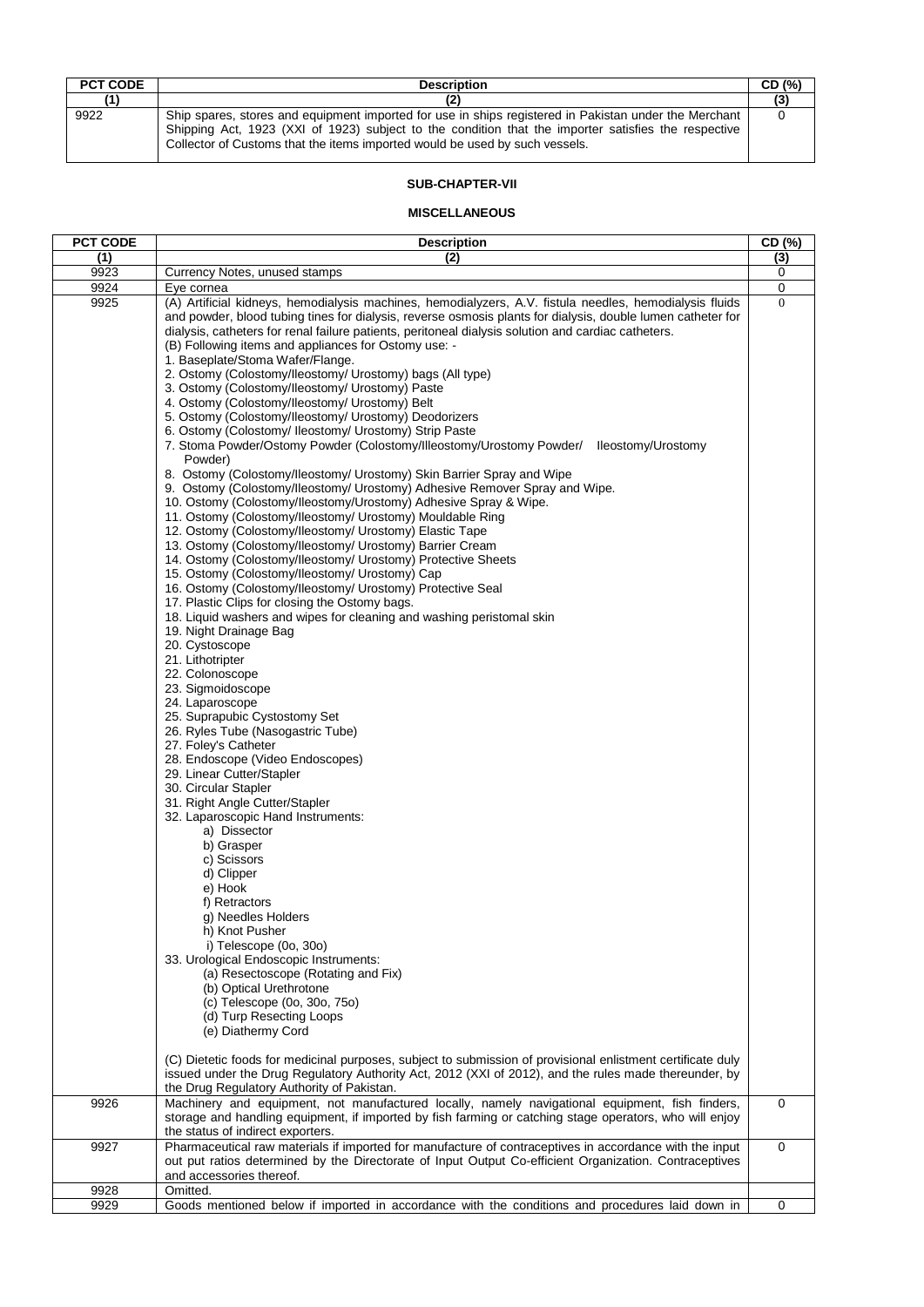| <b>PCT CODE</b> | <b>Description</b>                                                                                                                                                                  | $\overline{CD($ %) |
|-----------------|-------------------------------------------------------------------------------------------------------------------------------------------------------------------------------------|--------------------|
| (1)             | (2)                                                                                                                                                                                 | (3)                |
|                 | Import and Export of Gold, Gold Jewellery and Gemstones Order, 2001 as amended from time to time,                                                                                   |                    |
|                 | notified vide Ministry of Commerce's SRO 760(I)/2013 dated 2nd September, 2013                                                                                                      |                    |
|                 | i) Pearls<br>ii) Gold                                                                                                                                                               |                    |
|                 | iii) Un-cut precious and semi preceious stones                                                                                                                                      |                    |
|                 | iv) Polished semi precious stones                                                                                                                                                   |                    |
|                 | v) Jewelry casting powder                                                                                                                                                           |                    |
|                 | vi) Moulding rubber                                                                                                                                                                 |                    |
|                 | vii)Injection wax<br>viii) Jewelry casting machines and assessories                                                                                                                 |                    |
|                 | ix) Rhodium-plating solution concentrate                                                                                                                                            |                    |
|                 | x) Bright and chrome lacquering solution                                                                                                                                            |                    |
|                 | xi) Steel balls and pins (different sizes) used for polishing.                                                                                                                      |                    |
|                 | xii) Diamond cutting tools (different sizes)<br>xiii) Alloys of silver copper and sinc for mixing in 24 ct. gold                                                                    |                    |
|                 | xiv) Mounts and findings of gold, silver and platinum jewelry.                                                                                                                      |                    |
| 9930            | Any goods, including vehicles, specified in the First schedule to the Customs Act, 1969 (IV of 1969)                                                                                | $\mathbf 0$        |
|                 | imported by Federal/Provincial/ Local Government Departments, Muncipal bodies and Development                                                                                       |                    |
|                 | authorities subject to the condition that the goods are donated to the importers for use in an approved                                                                             |                    |
|                 | foreign grant funded project under a proper grant relating to Capital Aid-Technical Assistant Agreement                                                                             |                    |
|                 | signed between the Government of Pakistan and a foreign government or agency subject to<br>concurrence of the Federal Board of Revenue.                                             |                    |
|                 |                                                                                                                                                                                     |                    |
| 9931            | Ground handling equipments, service and operation vehicles, catering equipment and fuel trucks not                                                                                  | 0                  |
|                 | manufacted locally, imported by domestic airlines or by any other service company to which a licence<br>has been issued by the Civil Aviation Authority for such purposes.          |                    |
| 9932            | Heing, zeera and other medicnal herbs, if imported temporarily into Pakistan from Afghanistan with a                                                                                | 0                  |
|                 | view to subsequent exportation.                                                                                                                                                     |                    |
| 9933            | Omitted.                                                                                                                                                                            |                    |
| 9934            | Omitted.                                                                                                                                                                            |                    |
| 9935            | Omitted.                                                                                                                                                                            |                    |
| 9936<br>9937    | Omitted.<br>Folowing items relating to disabled persons:-                                                                                                                           | 0                  |
|                 | (1) Wheel chairs.                                                                                                                                                                   |                    |
|                 | (2) Artificial human parts.                                                                                                                                                         |                    |
|                 | (3) Hearing aids (all types and kinds)                                                                                                                                              |                    |
|                 | (4) Hearing assessment equipment:                                                                                                                                                   |                    |
|                 | (i) audio meters (ii) tympanometer(iii) ABR (iv) Oto acoustic emission<br>(5) Cochlear implants system.                                                                             |                    |
|                 | (6) Asociated devices and materials: (i) Hearing aid batteries # 675, 13, 10, 5, 312. (ii) 2 pin and 3 pin                                                                          |                    |
|                 | cords(iii) Ear mold material (iv) Soft/hard mold fabrication material (v) Ear impression taking                                                                                     |                    |
|                 | material (vi) Manufacturing equipment related to above items.                                                                                                                       |                    |
|                 | 7) Hearing impairment/deaf related:(i) Printed material                                                                                                                             |                    |
|                 | (ii) Software (iiii)Computer cards<br>(8) Programming software and hardware.                                                                                                        |                    |
|                 | (9) Items used for rehabilitation of blind persons:                                                                                                                                 |                    |
|                 | (i) Sixer & eighter for Braille writing (ii) Braille board for alphabet writing (iii) 4/6/9/27/36 Liner frames.                                                                     |                    |
|                 | (iv) Perkins brailler machine(v) Mathematics slates for blind (vi) Abacus frames (maths)                                                                                            |                    |
|                 | (vii)White cane (viii) Thermofoam duplicating machine(ix) Manila paper for duplication(x) Every card                                                                                |                    |
| 9938            | for brail writing (xi) Magnifier glasses for low vision (xii) Brail printing press.<br>Disposables, as are not manufactured locally, for Cardiology/cardiac surgery, Neurovascular, | 0                  |
|                 | Electrophysiology, Endosurgery, Endoscopy, Oncology, Urology, Gynecology; and following                                                                                             |                    |
|                 | equipment:-                                                                                                                                                                         |                    |
|                 |                                                                                                                                                                                     |                    |
|                 | A. ANGIOPLASTY PRODUCTS:<br>1. Coronary Artery Stents.                                                                                                                              |                    |
|                 | 2. Drugs Eluting Coronary Artery Stents.                                                                                                                                            |                    |
|                 | 3. Coronary Artery Dilatation Catheters (Balloons).                                                                                                                                 |                    |
|                 | 4. PTCA Guide Wires.                                                                                                                                                                |                    |
|                 | 5. PTCA Guiding Catheters.                                                                                                                                                          |                    |
|                 | 6. Inflation Devices/Priority Packs.                                                                                                                                                |                    |
|                 | <b>B. ANGIOGRAPHY PRODUCTS:</b>                                                                                                                                                     |                    |
|                 | 1. Angiography Catheters.<br>2. Sheaths.                                                                                                                                            |                    |
|                 | 4. Contrast Lines<br>3. Guide Wires                                                                                                                                                 |                    |
|                 | 5. Pressure Lines<br>6. Mannifolds                                                                                                                                                  |                    |
|                 | C. CONTRAST MEDIA FOR ANGIOGRAPHY/ ANGIOLPASTY:                                                                                                                                     |                    |
|                 | 2. ASD Closure Devices<br>1. Angiography Accessories.                                                                                                                               |                    |
|                 | 3. ASD Delivery Systems<br>4. VSD Closure Devices                                                                                                                                   |                    |
|                 | 5. VSD Delviery System<br>6.Guide Wires                                                                                                                                             |                    |
|                 | 7. Sizing Balloons<br>8. Sizing Plates.                                                                                                                                             |                    |
|                 | 9.PDA Closure Devices<br>10. PDA Delivery Systems                                                                                                                                   |                    |
|                 | D. TEMPROARY PACEMAKERS (with Leads, Connectors & accessories).                                                                                                                     |                    |
|                 | E. PERMANENT PACEMAKERS (with Leads, Connectors & accessories)                                                                                                                      |                    |
|                 | F. HEART FAILURE DEVICES (with Leads, Connectors & accessories)                                                                                                                     |                    |